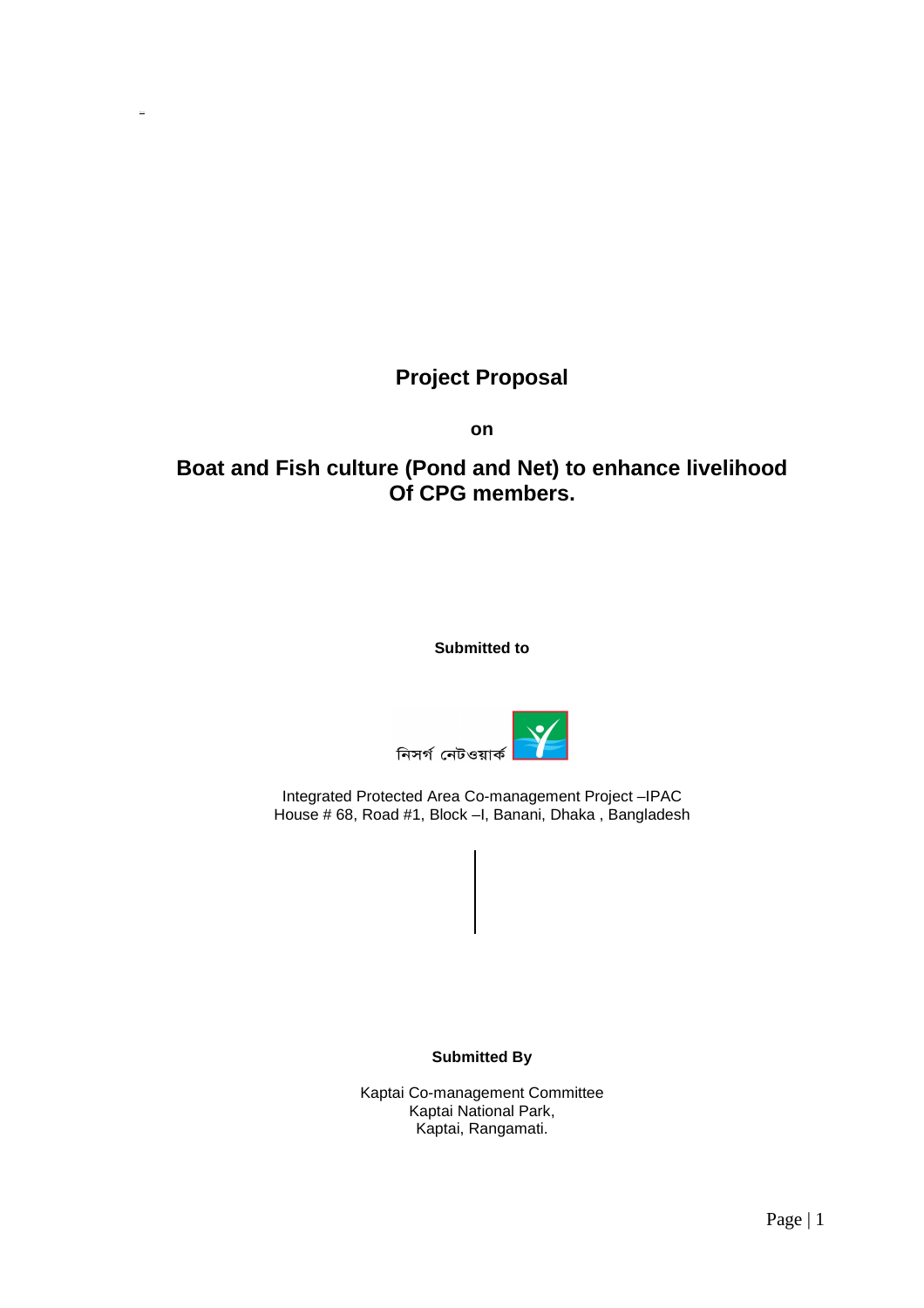# **1. Title: Boat and Fish culture (Pond and Net) to enhance livelihood of CPG members .**

## **2. Executive Summary**

A Co-Management Council and a Co-management Committee (CMC) have been formed under the Integrated Protected Area Co-management (IPAC) Project for collaborative management (comanagement) of Kaptai National Park by involving different stakeholders as per the Government Order issued by the Ministry of Environment and Forest, Dhaka.

The overall objective of IPAC is to conserve the biodiversity of Kaptai National Park by following a co-management approach. This project will contribute in achieving the broader objective by establishing co-management approach and reduce forest dependency and gradually reduce Forest wood consumption by Alternative income Generating Activities (AIG) at the KNP. Local villages are mostly illiterate and unemployed and so they been traditionally dependent on forest resources of KNP for their livelihood .

Considering the above situation, CMC has been formed to mobilize the community, linkages with different stakeholders, coordination with Forest and fisheries department of GOB. Consequently, the Kaptai -CMC plays a vital role to increase income through Alternative Income Generating Activities (AIGA) that uplifts livelihood of local villagers and conserve biodiversity as well.

| Components                         |                                 |                               |                                   |
|------------------------------------|---------------------------------|-------------------------------|-----------------------------------|
| <b>Project summery</b>             | <b>Measurable</b><br>indicators | <b>Means of verification</b>  | <b>Assumption</b><br>and<br>risks |
|                                    |                                 |                               |                                   |
| <u>cOK‡íi j¶¨t</u>                 |                                 |                               |                                   |
| eb ,cwi‡ek I eb¨                   |                                 |                               |                                   |
| cOvYx msi¶Y                        |                                 |                               |                                   |
| Z v ebR m¤ú`                       |                                 |                               |                                   |
| Avni $Y$ $\uparrow$ $\downarrow$ K |                                 |                               |                                   |
| weiZ ivLvi Rb"                     |                                 |                               |                                   |
| msiw¶Z GjvKvi                      |                                 |                               |                                   |
| Rb‡Mvôx‡K                          |                                 |                               |                                   |
| weKí Kg©                           |                                 |                               |                                   |
| $ms^-$ 'v‡b DØy $\times$           |                                 |                               |                                   |
| Kivl                               |                                 |                               |                                   |
| <u>cOK‡íi D‡lk¨t</u>               | mn-                             | - m`m¨‡`i ZvwjKv              | "vbxq                             |
| - e‡bi Av‡kcv‡k                    | e"e" 'vcbv                      | <b>2ix I cwieviwfwEK</b>      | Rb‡Mvóx                           |
| emevmKvix                          | cwil <sup>+</sup>               | msMOn<br>Z "                  | gvQPvl                            |
| "vbxq                              | Av‡jvPbv<br>$\mathsf{l}$        | $ Q$ +p $\uparrow$            | †ev‡Ui<br>$mv+$                   |
| Rb‡Mvóx‡K                          | wmxvš-                          | cÔKí cO <sup>-</sup> ľvebv    | m¤ú" <sup>3</sup> nlqvi d‡j       |
| miKv‡ii mv‡_eb                     | tgvZv‡eK                        | ^Zix n‡q‡Q                    | e‡bi<br>Dci                       |
| msi¶‡Y mnvqZv                      | $m'm''\ddagger i$               | Pvl<br>$g$ rm"                | wbf©ikxjZv                        |
| <b>Kiv</b>                         | ZvwjKv <sup>2</sup> Zix I       | cOwk¶‡Y                       | n& <sup>a</sup> vm cv‡e I         |
| - e‡bi Av‡kcv‡k                    | cwieviwfwEK                     | AskMOnYKvix‡`i                | -'vbxq GjvKvq                     |
| emevmKvix                          | Z msMOn                         | ZvwjKv<br>^Zix                | gv‡Qi<br>Drcv`b                   |
| "vbxq                              | <b>Kiv</b>                      | $n \downarrow q \downarrow Q$ | evo‡e                             |
| Rb‡Mvóxi e‡bi                      | - cOKí cO <sup>-</sup>          | gvwmK                         | tj‡K<br>†b‡Ui                     |

#### 3. Logical framework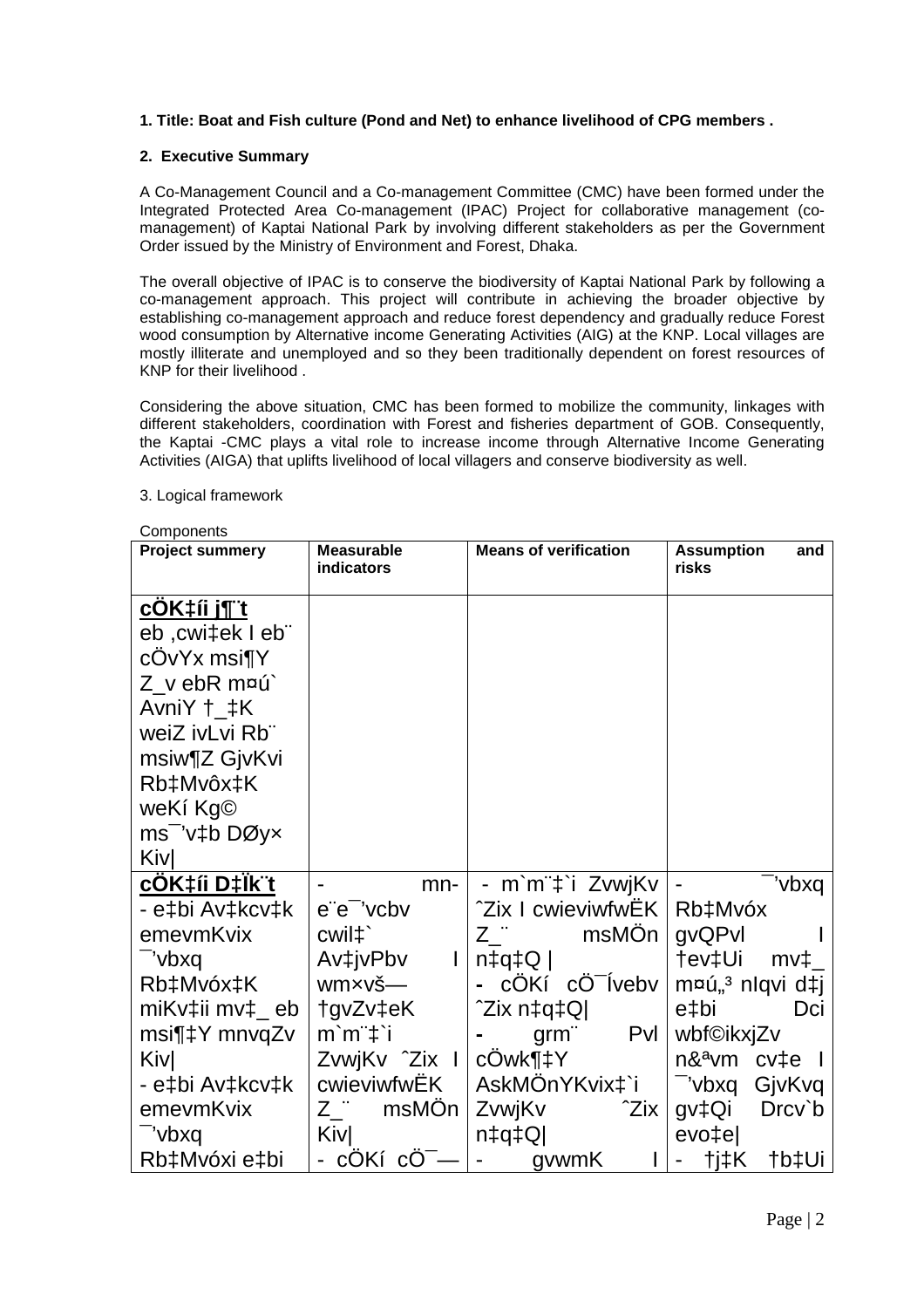| Dci wbf©ikxjZv                         | vebv ‰Zix I   ^igvwmK                |                                                           | gva"‡g<br>gvQ                                     |
|----------------------------------------|--------------------------------------|-----------------------------------------------------------|---------------------------------------------------|
| Kgv‡bv                                 | $c\ddot{O}$ vb                       | AMÖMwZ                                                    | $Pvt$ li<br>d‡j                                   |
| - eb cvnviv`j                          |                                      | cÖK‡íi   cÖwZ‡e`b<br>^Zix ∣                               | cÖvKwZK                                           |
| $m'm''\ddagger i$                      | evwl©K                               | $n \downarrow q \downarrow Q$                             | m¤ú‡`i                                            |
| A ©‰bwZK                               | $cwiKibv$ $2ix$                      | gvwmK<br>mfvi<br>$\frac{1}{2}$ and $\frac{1}{2}$          | enyg~Lx e"envi                                    |
| Kg©Kv‡Û m¤ú" <sup>3</sup>              | n‡q‡Q                                | weeiYx eb, grm",                                          | $m$ ¤¢e n $\pm$ e                                 |
| Kivi gva"‡g                            | - cyKzi I †b‡U ∣ wmGwm               |                                                           |                                                   |
| m`m¨‡`i                                | $g\nu Q$                             | $PVI   AvBc"vK$ $cÖKi  $                                  | tevU<br><b>All Contracts</b>                      |
| A_©‰bwZK                               | cOwk¶Y Gi                            | eivei cO'vb                                               | `~N©Ubv<br>$n\ddagger Z$                          |
| Dbœqb                                  | ZvwjKv ^Zix                          | - wbqwgZ e"vsK                                            | $cv$ <sup><math>\ddagger</math></sup> $\parallel$ |
| - weKí                                 | cOwk¶K‡`i                            | weeiYx  <br>wnmve                                         | - †ev‡Ui miÄvg                                    |
| Kg©ms <sup>-</sup> 'v‡bi               | $mv_{\perp}$                         | $c\ddot{\mathrm{O}}$ vb                                   | Pzwi n‡Z cv‡il                                    |
| my‡hvM m"wó                            | #hvMv‡hvM                            | -wbqwgZ $c\ddot{O}K\ddagger i$ i                          | $-COvKwZK$                                        |
| - eb I eb"cOvbx                        | $n \downarrow q \downarrow Q$        | Avq-e"q   jvf-¶wZi   `y‡h©v‡M                             |                                                   |
| msi¶‡b <sup>–</sup> 'vbxq              | -B‡Kv †evU                           | $m'm''\ddagger i$<br>wnmve                                | gv‡Qi cÖRYb                                       |
| RbM‡Yi                                 | ^Zix n‡q‡Q                           | AewnZKiY                                                  | e vnZ<br>n‡Z                                      |
| m‡PZbZv m"wó                           |                                      | gvwmK I                                                   | $cv$ ‡i $ $                                       |
| Rjevgy                                 |                                      | %olgvwmK d‡jvAvc                                          |                                                   |
| cwieZ©‡bi                              |                                      |                                                           |                                                   |
| ûgwK                                   |                                      | - cÖK‡íi wewfbœ                                           |                                                   |
| tgvKv‡ejvi `¶Zv                        |                                      | Kvh©µ‡gi Qwe                                              |                                                   |
| ^Zix                                   |                                      |                                                           |                                                   |
|                                        |                                      |                                                           |                                                   |
| <u>djvdjt</u>                          | GjvKvq                               | - gvwmK wfwE‡Z                                            |                                                   |
| - e‡bi Dci <sup>-</sup> '∨bxq ∣        | wewfbœ                               | B‡Kv †evU I gvQ                                           |                                                   |
| Rb‡Mvóxi                               | cÖRvwZi MvQ                          | Pvlx<br>wmwcwR                                            |                                                   |
| wbf©ikxjZv                             | I Rxe <sup>c</sup> ewPI <sup>"</sup> | $m$ `m <sup><math>\pm</math></sup> `i wb $\pm$ q 12       |                                                   |
| Kg‡e                                   | $msiw$ $Z$                           | wU mfv Av‡qvRb                                            |                                                   |
| miKvi                                  | $ Q$ ‡p‡n                            | Kiv n‡e                                                   |                                                   |
| RbM‡Yi g‡a <sup>"</sup>                | -AvBc"vK                             | gvwmK<br>mfvi                                             |                                                   |
| ‡hvMm~Ī                                | cÖKí,                                | <b>Kvh©weeiYx</b>                                         |                                                   |
| wwcZ n‡el"                             | ebwefvM,                             | AvBc"vK<br>cOKí,                                          |                                                   |
| - GjvKvi RbMY                          | cwi‡ek I grm"                        | ebwefvM I grm                                             |                                                   |
| eb, cwi‡ek I Rxe                       | wefvMmn                              | wefv‡M cO`vb Kiv                                          |                                                   |
| ‰ewPΨ msi¶‡bi                          | miKv‡ii Ab"vb"                       | $n \uparrow e$                                            |                                                   |
| $Rb$ " m $\ddagger$ PZb n $\ddagger$ e | wefv‡Mi mv‡_                         | - Bmy"wfwEK                                               |                                                   |
| eb wbf©i                               | RbM‡Yi                               | (cÔKí) Qwe l                                              |                                                   |
| RbM‡Yi weKi                            | †hvMm∼Ī                              | Abv"b" welq msi¶Y                                         |                                                   |
| Kg©ms <sup>-</sup> 'vb                 | - 'vwcZ                              | Kiv n‡el                                                  |                                                   |
| Avw_©K                                 | $ Q$ ‡q                              | $50X2 = 100$                                              |                                                   |
| Dbœqb n‡e                              | - wm                                 | Gg   ‡Wwm‡g‡ji<br>(50                                     |                                                   |
| - ¯'vbxq ch©v‡q   wm,AvBc¨vK           |                                      | kZvsk)<br>`yOwU                                           |                                                   |
| Ges RbMY Gi   wefvM I grm"             |                                      | Drcv`b evo‡e   cOKí, eb   cyKzi ‰Zix Ges<br>cyKzi gvwj‡Ki |                                                   |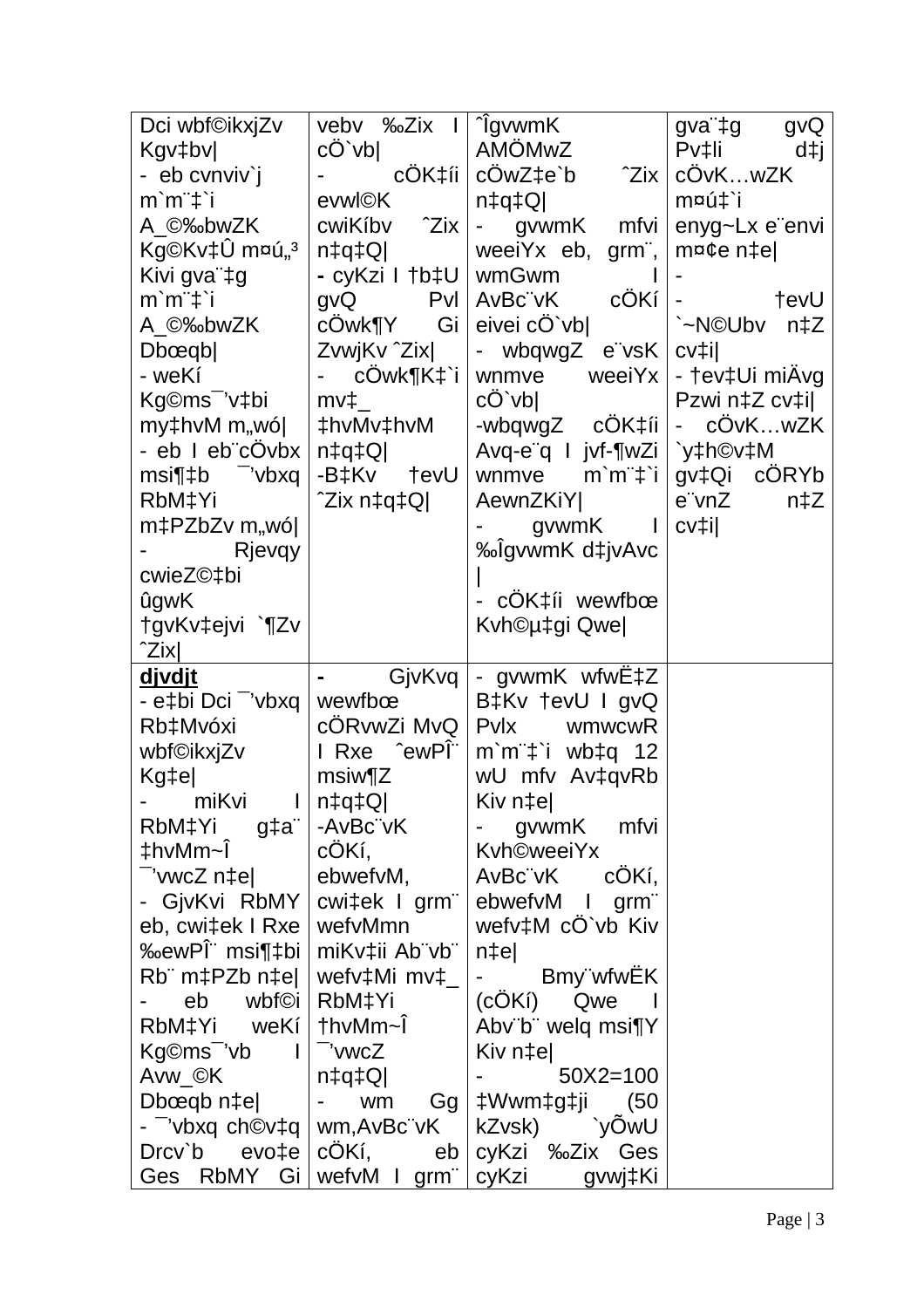| mydj cv‡e∣                                  | wefv $M$ $D^3$                                                    | $mv_{\perp}$ Av $\downarrow$ jvPbv                      |  |
|---------------------------------------------|-------------------------------------------------------------------|---------------------------------------------------------|--|
| - Vbxq RbMY                                 | cÖKí                                                              | $mv\ddagger$ c $\ddagger$ ¶ 3<br>eQi                    |  |
| b`x cvivcv‡ii   mve©¶wbK                    |                                                                   | $\frac{1}{2}$ gqv'x Pzw <sup>3</sup>                    |  |
|                                             |                                                                   | mydj cv‡e    ch©‡e¶b Ki‡e   - 40 Rb wmwcwR              |  |
| - †j‡K gvQ Pv‡li                            | Ges                                                               | $ev^-$ - $\mid$ m m $\pm$ K grm $\mid$ Pv $\pm$ li      |  |
| gva" $\pm$ g <sup>-</sup> 'vbxq             | evq‡bi Rb"                                                        | Dci cOwk¶Y cO`vb                                        |  |
| m¤ú‡`i enyj                                 | me©vZ¥K                                                           | l `¶Zv Dbœqb                                            |  |
| $e$ "envi m¤¢e                              | mn‡hvwMZv                                                         | evw©l©K                                                 |  |
| n‡e                                         | Ges                                                               | cwiKíbv Abyhvqx                                         |  |
| - eQ‡i 4950∣AMÖMwZ                          |                                                                   | 4©<br>©-6©<br>$\odot$                                   |  |
| †KwR gv‡Qi   cOwZ‡e`b †ck                   |                                                                   | mvB‡Ri 8000 wU                                          |  |
| Drcv`b n‡e hvi                              | Ki‡e                                                              | tcvbv Dwj-wLZ                                           |  |
| Avw_©K g~j¨                                 |                                                                   | `ywU cyKz‡i Ges                                         |  |
| $4,95,000/$ - (Pvi DcKvi‡fvMx $\ddagger$ `i |                                                                   | - †bU Gi gva <sup>"</sup> ‡g                            |  |
|                                             |                                                                   | j¶         cuPvbeYB   Avw_©K    Avq   ‡j‡K Drcv`b   n‡e |  |
| nvRvi UvKv)   †e‡o‡Q                        |                                                                   | - eQ‡i 4950 †KwR                                        |  |
| Ges bxU jvf                                 | - $e$ ‡bi $\overline{\phantom{a}}$ 'vbxq $\overline{\phantom{a}}$ | gv‡Qi Drcv`b n‡e                                        |  |
| 22,9100/                                    | RbM‡Yi                                                            | hvi Avw_©K g~j"                                         |  |
| UvKvl                                       | wbf©iZv                                                           | 4,95,000/- (Pvi j¶                                      |  |
| $\%$ wbK 50 Rb                              | K‡g‡Q                                                             | cPuvbeYB nvRvi                                          |  |
| wn‡m‡e                                      |                                                                   | - †ev‡Ui   UvKv) Ges bxU jvf                            |  |
| me©‡gvU                                     | gva¨‡g                                                            | 2,29,100/= UvKv                                         |  |
| 18,000 tjvK   wejvQwo                       |                                                                   | -`ywU cyKz‡i gvQ                                        |  |
|                                             |                                                                   | 20/= UvKv nv‡i Dc‡Rjv I Pv‡li jvf e>U‡bi nvi            |  |
| $KvB \t t_tK$                               | dvi"qv evRvi   n‡e h_vµ‡g-                                        |                                                         |  |
| wejvQwo                                     |                                                                   |                                                         |  |
|                                             |                                                                   | Dc‡Rjv I dvi"qv   - grm Pv‡li   cv‡e bxU jv‡fi-         |  |
| evRvi hvZvqvZ   gva"‡g 40 wU   20%          |                                                                   |                                                         |  |
| hvi Avw_©K g~j"   wmwcwR                    |                                                                   | 2. wmGgwm cv‡e                                          |  |
| $3,60,000/=$                                | cwiev‡ii                                                          | bxU jv‡fi - 10%                                         |  |
| $UvKv   Ki \ddagger e$                      | $m$ ` $m$ " $\ddagger$ ` $i$                                      | 3. cieZx© eQi gvQ                                       |  |
| -†ev‡Ui aviY   Avw_©K                       |                                                                   | Pv‡li Rb c~Yivq                                         |  |
| $\P$ gZv cÔwZ ev‡i $ $                      | $\sqrt{-N''}$ QjZv wd‡i                                           | wewb‡qvM<br>$n \ddagger e$                              |  |
| 50 Rb                                       | Avm‡el                                                            | bxU jv $\ddagger$ fi - 20% $\vert$                      |  |
|                                             | -†ev‡Ui                                                           | 4. 20 Rb wmwcwR                                         |  |
|                                             | gva"‡g 20wU                                                       | m'm"‡'i gv‡S eEb                                        |  |
|                                             | wmwcwR                                                            | Kiv n‡e bxU jv‡fi                                       |  |
|                                             | cwiev‡ii                                                          | ev $Kx$ 50%                                             |  |
|                                             | $m$ ` $m$ " $\ddagger$ `i                                         | -‡bU gvQ Pv‡li jvf                                      |  |
|                                             | Avw_©K                                                            | e <sup>&gt;</sup> U‡bi nvi n‡e                          |  |
|                                             | <sup>-</sup> ^"QjZv wd‡i   h_vµ‡g-                                | 1)                                                      |  |
|                                             | Avm‡el                                                            | wmGgwm cv‡e                                             |  |
|                                             |                                                                   | bxU jv‡fi - 10%                                         |  |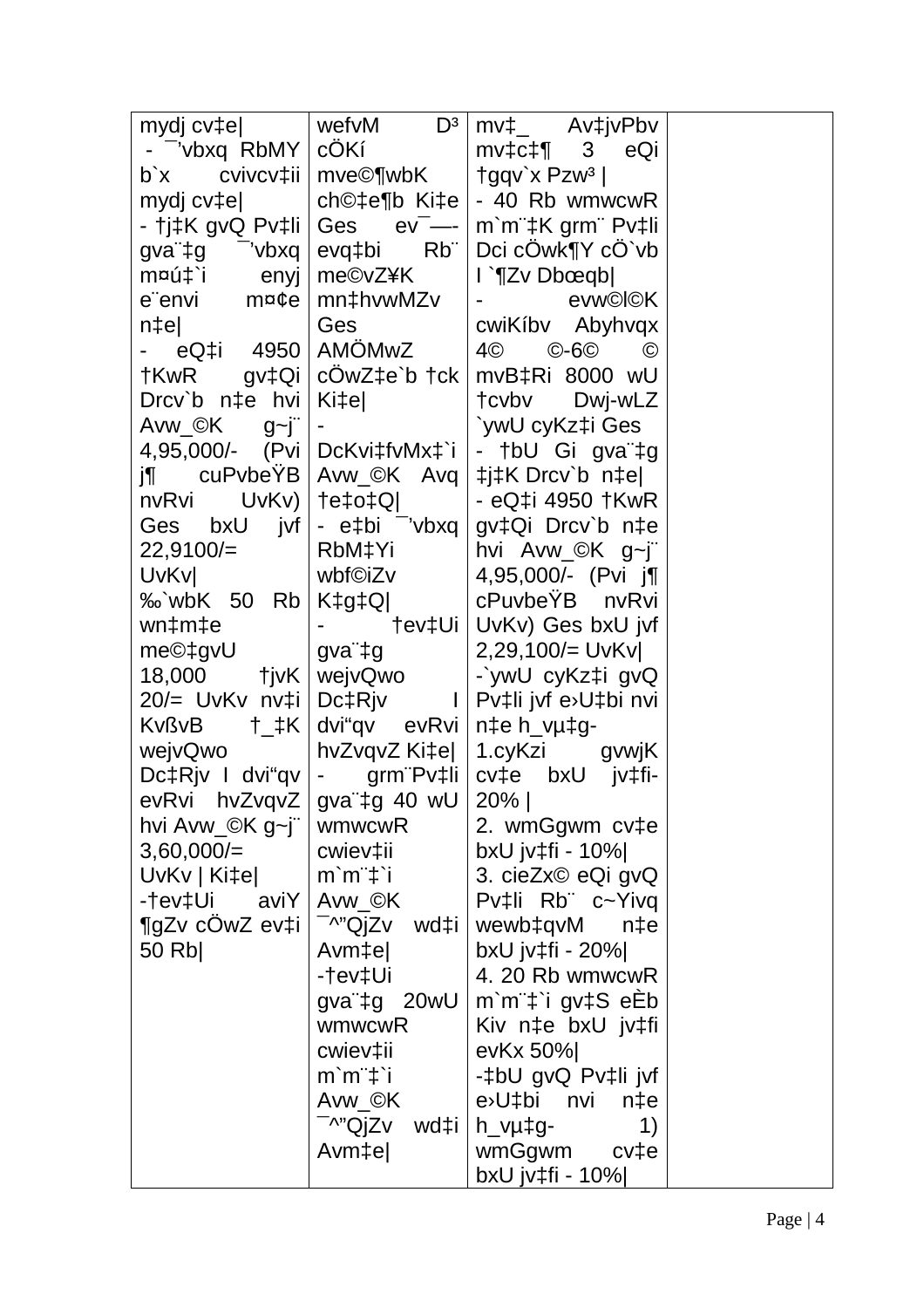| <b>Kvh©ugt</b><br>$g$ rm $\ddot{\ }$<br>Awa`ßi, ebwefvM | Do | bxU jv‡fi - 10% <br>Do                                                                                                                                                               | Do |
|---------------------------------------------------------|----|--------------------------------------------------------------------------------------------------------------------------------------------------------------------------------------|----|
|                                                         |    | <b>UvKvl</b><br>- †ev‡Ui jvf e>U‡bi<br>nvi n‡e h_vµ‡g-<br>1.wmwcwR m`m"<br>$(20Rb)$ cv $\uparrow$ e bxU<br>jv‡fi- 90%  <br>2. wmGgwm cv‡e                                            |    |
|                                                         |    | evwl©K LiP (†Zj,<br>i¶bv‡e¶b<br>$e^{\cdot}q$ ,<br>tevUPvjK‡`i<br>gRyix) eve` LiP<br>$n \ddagger e$<br>1,79,400/-<br>Ges bxU Avq-<br>1,80,600/= GK $j$ ¶<br>Avwk nvRvi QqkZ           |    |
|                                                         |    | Avw_©K<br>$g$ ~j<br>$n\ddagger$ "Q-<br>50 X 30 X 12 X 20<br>$= 3,60,000/= wZb$<br>$j\P$ IvU<br>nvRvi<br><b>UvKvl</b>                                                                 |    |
|                                                         |    | "wbK 50 Rb tjvK<br>20 UvKv<br>nv‡i<br>tev‡Ui gva <sup>r</sup> ‡g<br>wejvQwo Dc‡Rjv I<br>dvi"qv evRvi<br>hvZvqvZ Ki‡e hvi                                                             |    |
|                                                         |    | 2) cieZx© eQi gvQ<br>Pv‡li Rb c~Yivq<br>wewb‡qvM n‡e<br>bxU jv‡fi - 20% <br>3) 10% i¶bv‡e¶b<br>e <sub>q</sub><br>4) 20 Rb wmwcwR<br>m'm"‡'i gv‡SeEb<br>Kiv n‡e bxU jv‡fi<br>evKx 60% |    |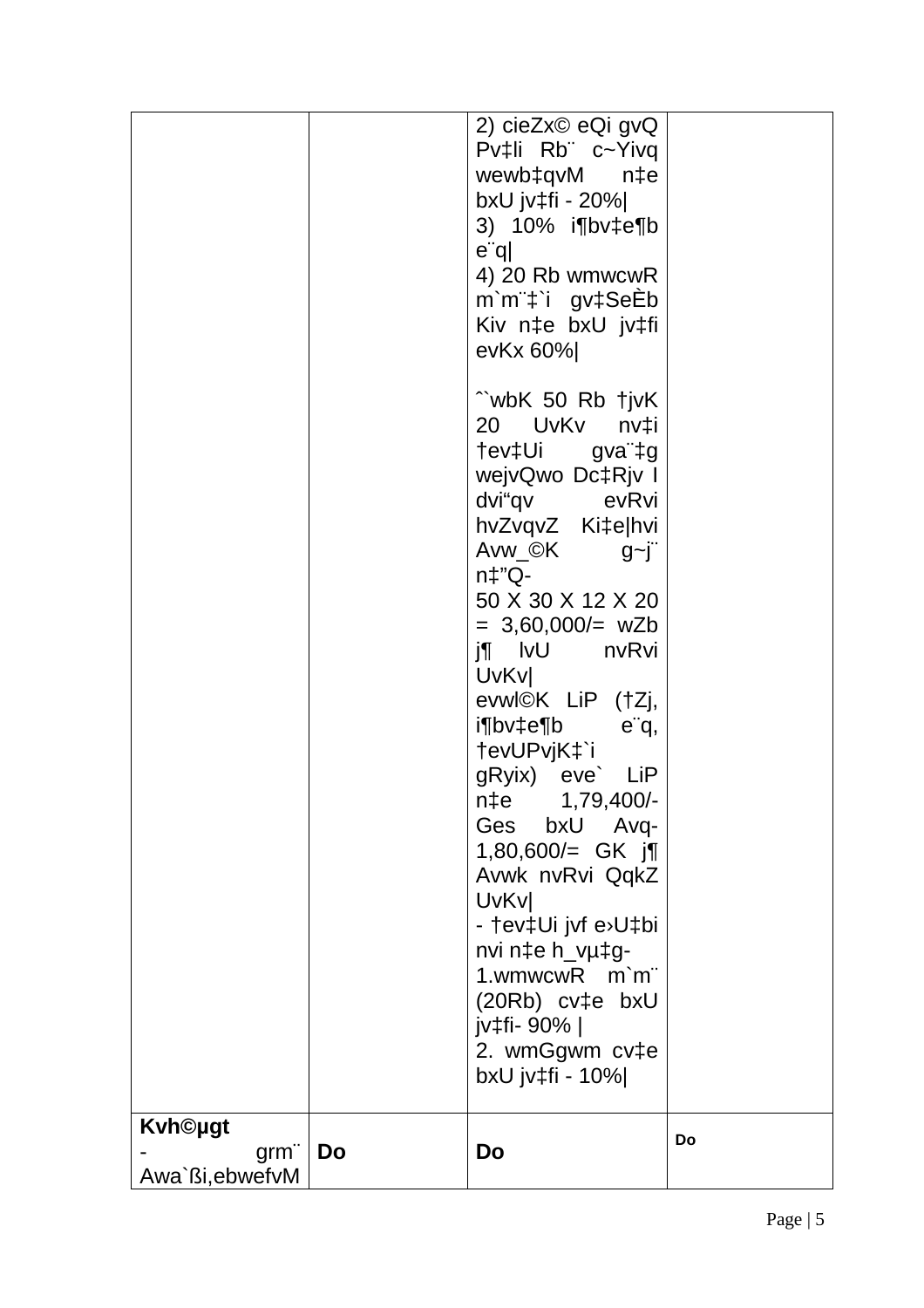| I wmGwmi mv‡_                                              |  |  |
|------------------------------------------------------------|--|--|
| Av‡jvPbv                                                   |  |  |
| Aby‡gv`b                                                   |  |  |
| $mv\ddagger$ c $\ddagger$ ¶<br>grm"                        |  |  |
| Pv‡li Rb †j‡Ki                                             |  |  |
| "vb wba©viY                                                |  |  |
| -cyKzi gvwjK‡`i                                            |  |  |
| $mv_{\perp}$ Av $\ddagger$ jvPbv                           |  |  |
| $mv\ddagger$ c $\ddagger$ ¶                                |  |  |
| wm.Gg.wm.                                                  |  |  |
| wmwcwR                                                     |  |  |
| $m'm''$ <sup><math>\ddagger</math></sup> i $mv^{\ddagger}$ |  |  |
| Pzw <sup>3</sup> - †evU Gi                                 |  |  |
| Rb" i"U I c‡q <sup>,</sup> U                               |  |  |
| wbe©vPb Kiv                                                |  |  |
| cvnviv`‡ji                                                 |  |  |
| m'm"‡'i evQvB                                              |  |  |
| Ges ZvwjKv                                                 |  |  |
| wbe©vPb Kiv (                                              |  |  |
| $c\ddot{O}K\ddagger$ í m¤ú" <sup>3</sup>                   |  |  |
| $m'm$ ")                                                   |  |  |
| - gvwmK mfv                                                |  |  |
| Av‡qvRb Kiv                                                |  |  |
| $m'm''\ddagger$ i                                          |  |  |
| cOwk¶Y cO`vb                                               |  |  |
| (grm" Pvl I tevU                                           |  |  |
| cwiPvjbv)                                                  |  |  |
| - gvwmK mgš^g                                              |  |  |
| mfv Av‡qvRb                                                |  |  |
| (ebwefvM,                                                  |  |  |
| AvBc"vK cÖKí,                                              |  |  |
| grm" wefvM                                                 |  |  |
| wmGgwm) Kiv                                                |  |  |
| - mKj m`m¨ l                                               |  |  |
| wm.Gg.wm.                                                  |  |  |
| $m$ ` $m$ " $\ddagger$ `i<br>$mv\ddagger$                  |  |  |
| Av‡jvPbv                                                   |  |  |
| $mv\text{+}c\text{+}P$ Kg $\odot$ -                        |  |  |
| cwiKíbv <sup>2</sup> Zix                                   |  |  |
| Kg©-cwiKíbv                                                |  |  |
| ev <sup>-</sup> -evqb Kiv                                  |  |  |
| cO‡qvRbxq                                                  |  |  |
| Avq-e ‡qi                                                  |  |  |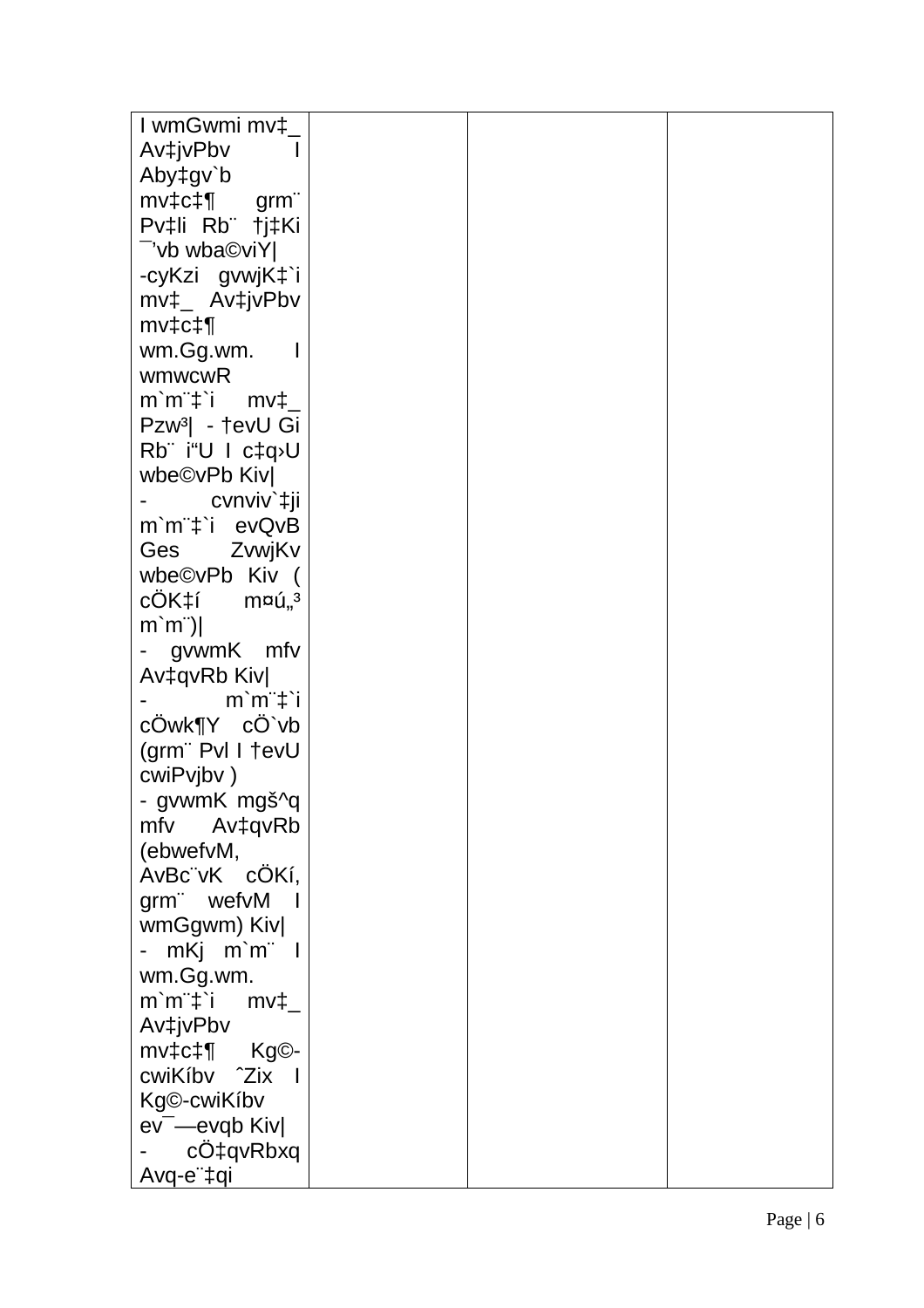| `vwLj<br>wnmve                           |  |  |
|------------------------------------------|--|--|
| e vsK<br>wnmve                           |  |  |
| $c\ddot{\mathrm{O}}$ <sup>-</sup> 'Z Kiv |  |  |
| wewfboe                                  |  |  |
| ms <sup>-</sup> 'vi<br>$mv\ddagger$      |  |  |
| wmGgwm                                   |  |  |
| wmwcwR                                   |  |  |
| m'm't'i                                  |  |  |
| thvMv‡hvM                                |  |  |
| e,wx Kiv                                 |  |  |
| - evwl©K AwWU                            |  |  |
| Av <sub>‡qvRb</sub>                      |  |  |

## **4. Justification/ Background**

A Co-Management Council and a Co-Management Committee (CMC) have been formed for collaborative management (co-management) of Kaptai National Park (KNP) under Integrated Protected Area Co-management (IPAC) Project. The Council comprises of 63 different stakeholders including the representatives of ethnic minority people and Forest Department (FD). A CMC consisting 27 members elected from the Council is in operation as per the Government Order of the Ministry of Environment and Forests.

The forests of Bangladesh including Kaptai are disappearing rapidly due mainly to intense biotic pressure. Biodiversity influences peoples' economic, social and cultural development and hence their quality of life. The knowledge, culture, traditions, innovations and indigenous management practices of the communities and traditional practice of farmers and rural communities concerning biodiversity are being threatened in Bangladesh by the destruction of forests resources, pollution of natural habitats and failure to recognize the social, economic and cultural value of biodiversity.

In relation to the above, CMC has taken initiative to support the CPG members to alternative work initiates. The project has support to LDF Project awareness, promotion, demonstration and exuviations activities that will be fully consistent with the objective of Integrated Protected Area Comanagement (IPAC) Project as well. Alternative income Generating Activities (AIG) also helps to conserving and enriching biodiversity, creation of wage employment to forest users involved in AIG.

#### **Project Site**

The project site is located in Kaptai Range (by the periphery of the KNP).

Most people of the surrounding villages of KNP are Indigenous, illiterate, and socially, culturally, economically backward. They are not involved in any permanent profession and so their income is low.

The Chairman and Union Parishad members who are living in the landscape area and FD and fisheries department have moral and technical support for the implementation of the project and they assured us that they would provide their full support to make the project successful. So this project is a realistic project in the area and will surely be implemented successfully. Moreover, the capacity of the CPG members will be enhanced according to the project i.e. training will be provided and intensive monitoring done by the respective CMC,IPAC project, FD and Fisheries.

#### **5. Description of the Proposed Project**

- **Objectives:** 
	- To protect Forest and wildlife management and development.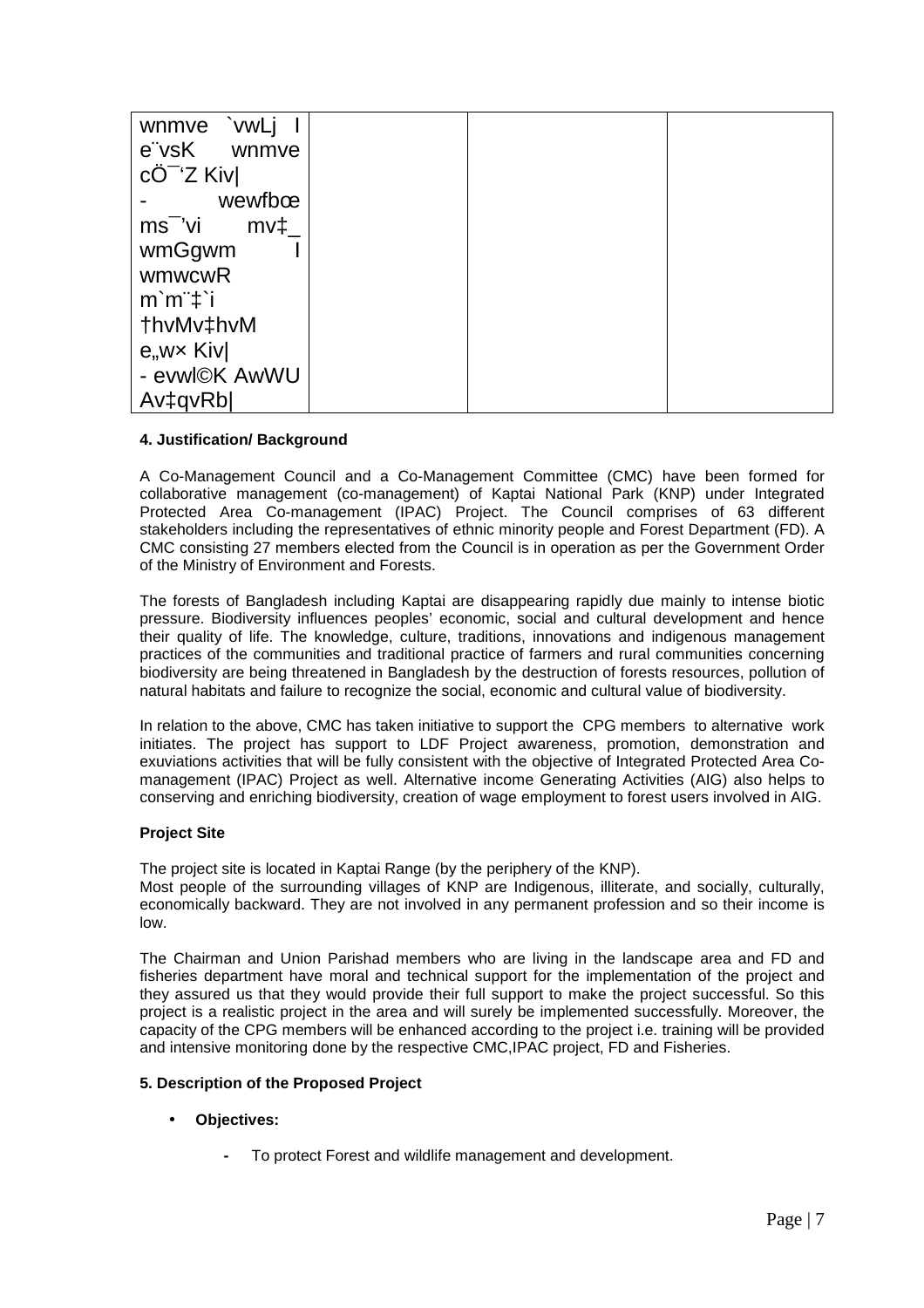- To reduce forest dependency & biotic pressure in and around Kaptai National Park (KNP).
- To reduce climate change hazards.
- To encourage community people and involve them in-group based activities.
- To increase income of CPG members and reduce dependency of local people from forest .
- To enhance capacity of community people to use local resources and boost up production at local level.

## • **Final Results:**

- The project will meet up the subsistence demand of the CPG members in the long run and enhance the livelihood that decreases the dependency on forests.
- A relationship build with forest and others department and community people will take responsibilities to conserve forest.
- Increase income of CPG members.
- Create alternative job opportunities in these areas.
- Encourage collective initiatives and increase production at local level that fulfills local demand.
- The forest and wildlife conservation of Kaptai National Park .
- A strong CPG group will be formed and committed to forest Conservation.
- Local initiatives will take to mitigate Climate change.
- Yearly 4,950 KGs fish and BDT 4,95,000/- (taka) will be earned .
- **-** Yearly 18,000 person across the river through boat and BDT 3,60,000/= will be earned.

### • **Methods:**

The Boat and Fish culture (Pond and Net ) project designed to enhance livelihood of CPG members and it will be implement with group approach under the close monitoring and supervision of CMC (Kaptai) the respective IPAC project, FD and Fisheries department will play advisory role.

Two ponds select for pond and net fish culture in the lake with the consultation of Fisheries & Forest Department, community, CPG members and CMC and need to finalize to continue the project. An agreement will be signed with the respective pond owners and respective department.

One boat will make and a suitable location for the boat is a key step to strengthening the project , while several discussion held between IPAC Project, Forest department, Fisheries Department , CMC and CPG members.

Both initiatives (Fish culture and boat) will be for 3 years and after that both projects will run by the leadership of CMC and forest and fisheries department.

Baseline data will be preserved as it will help to assist impact of the project as well as sustainability of the project.

The members for each initiatives (pond and net fish in lake and boat) will be selected by the active performance of FD and recommendation of FD and CMC .

The selective members will involve implementing the both projects. A 5-7 members group of management committee should be select from the CPG members and the management committee will directly responsible the whole initiatives and they will submit the progress/problems or inform day to day progress to IPAC project, FD and Fisheries Department and CMC.

Daily stock and expenditure should be preserved and placed to the advisory committee by the management committee and the advisory committee will approve all income and expenditure.

The ratio of net profit will allocate as mentioned earlier after completion of financial audit each year and 20 % of net profit will revolve for the sustainability of each project.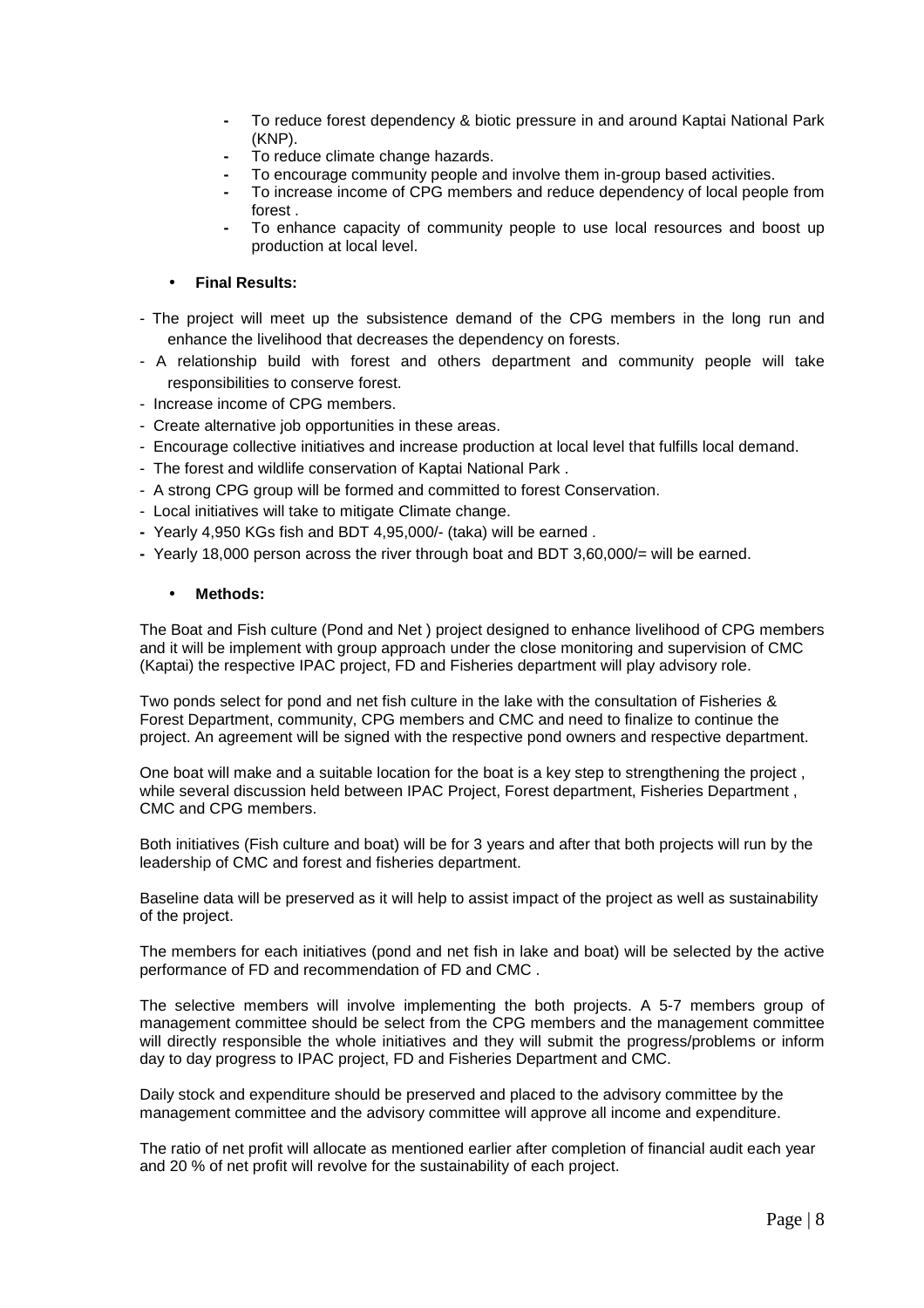CPG members will appoint as daily casual basis in pond & lake fish culture and boat projects and equal opportunities will ensure by the CMC and FD.

A detail plan of activities and budget for all activities enclose with the proposals.

All data related to the activities should be preserved for future restoration .

The project proposal will include project operational cost, materials and equipment , training for the capacity building of the members, transportation and revolving capital etc.

- **Activities:**
- Participants for all activates will select by the consultation of FD, fisheries and respective CMC.
- Ponds and net fish culture in the lake and boat spot will select with the consultation of all stakeholders and agreement will sign with the respective owners.
- Cost Guard will provide necessary technical support of CPG members.
- Capacity building training on fish culture will organize and department of fisheries will provide technical support. The advisory committee and IPAC project will play significant role for the sustainability of the project.
- Monthly meeting will perform with each management committee ( fish culture & boat) IPAC project, FD and Fisheries Department and CMC.
- The respective CMC will submit the progress of the project in the monthly CMC meeting .
- In emergency, special meeting will organize for the smooth implementation of the project.
- FD, Fisheries department , Coast guard and CMC will provide necessary technical support and financial support will provided by IPAC project on a regular basis.
- Progress report of the project will send to FD and IPAC project in regular basis.
- Weekly /Monthly progress will evaluate by the management committee and discuss with others members, CMC, FD and fisheries department.
- CMC will monitor the progress of both projects and get feedback/suggestions to improve better implementation of the project.
- The monthly progress report will send to the FD and IPAC project by the management committee and CMC will endorse the progress.
- A separate bank account will open for the project.
- All income and expenditure statement evaluate and approve by the CMC and IPAC project.

#### • **Evaluation methodology:**

- Weekly /Monthly progress of both projects will evaluate by the CMC and progress will present in the CMC meeting.
- Daily accounts will maintain for boat and record will kept in daily register. All income and expenditure will submit by the management committee and approved by the CMC as well.
- Yearly audit will perform on regular basis .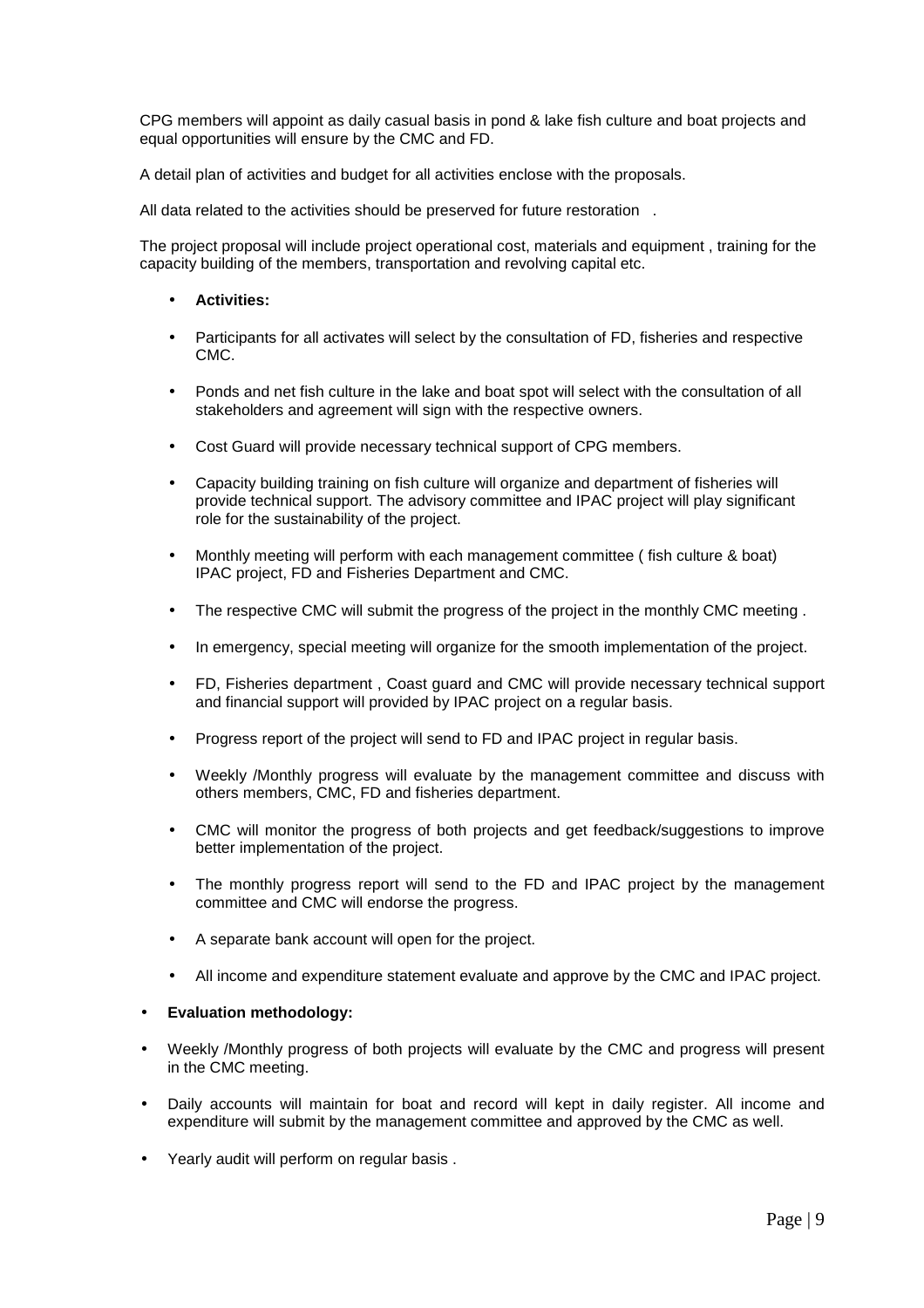# **Communication and dissemination of results:**

| <b>SI</b> | <b>Client/Target Stakeholders</b>                                                                     | Way of dissemination/Method of communication |
|-----------|-------------------------------------------------------------------------------------------------------|----------------------------------------------|
|           | CPG members                                                                                           | Skill Training on pond fish culture          |
| 2.        | Management Committee, CPG,   Monthly meeting / CMC meeting<br>FD, Fisheries, Coast Guard<br>Community |                                              |
| 3.        | Audit Team                                                                                            | Yearlv                                       |

# **6. Work plan:**

| SL.                           | <b>Activities/Sub Activities</b>                     | <b>Month 2011</b> |   |   |   |                           |   |  | <b>Remarks</b> |   |    |    |    |  |
|-------------------------------|------------------------------------------------------|-------------------|---|---|---|---------------------------|---|--|----------------|---|----|----|----|--|
| No.                           |                                                      | 1                 | 2 | 3 | 4 | 5                         | 6 |  | 8              | 9 | 10 | 11 | 12 |  |
| А.                            |                                                      |                   |   |   |   | Pond and Net fish culture |   |  |                |   |    |    |    |  |
|                               |                                                      |                   |   |   |   |                           |   |  |                |   |    |    |    |  |
| 1.                            | Detail planning (pond fish and                       |                   |   |   |   |                           |   |  |                |   |    |    |    |  |
|                               | net fish culture)                                    |                   |   |   |   |                           |   |  |                |   |    |    |    |  |
| $\overline{2}$ .              | Selection of CPG members for                         |                   |   |   |   |                           |   |  |                |   |    |    |    |  |
|                               | pond fish and net fish culture.                      |                   |   |   |   |                           |   |  |                |   |    |    |    |  |
| 3.                            | Agreement with pond owners                           |                   |   |   |   |                           |   |  |                |   |    |    |    |  |
| $\overline{4}$ .              | Discussion with FD & Fisheries                       |                   |   |   |   |                           |   |  |                |   |    |    |    |  |
|                               | to take permission for fish                          |                   |   |   |   |                           |   |  |                |   |    |    |    |  |
|                               | culture in the lake.                                 |                   |   |   |   |                           |   |  |                |   |    |    |    |  |
| 5.                            | A management committee form                          |                   |   |   |   |                           |   |  |                |   |    |    |    |  |
|                               | for Pond and lake based fish                         |                   |   |   |   |                           |   |  |                |   |    |    |    |  |
|                               | culture                                              |                   |   |   |   |                           |   |  |                |   |    |    |    |  |
| 6.                            | Pond and lake fish culture                           |                   |   |   |   |                           |   |  |                |   |    |    |    |  |
|                               | training                                             |                   |   |   |   |                           |   |  |                |   |    |    |    |  |
| $\overline{7}$ .              | Pond prepared & lake area                            |                   |   |   |   |                           |   |  |                |   |    |    |    |  |
|                               | selection for fishing                                |                   |   |   |   |                           |   |  |                |   |    |    |    |  |
| 8.                            | Fish fry collection                                  |                   |   |   |   |                           |   |  |                |   |    |    |    |  |
| 9.                            | Fish growth measurement                              |                   |   |   |   |                           |   |  |                |   |    |    |    |  |
| 10.                           | Spot Visit by the advisory                           |                   |   |   |   |                           |   |  |                |   |    |    |    |  |
|                               | committee                                            |                   |   |   |   |                           |   |  |                |   |    |    |    |  |
| 11.                           | Monitoring of the Fish culture                       |                   |   |   |   |                           |   |  |                |   |    |    |    |  |
| 12.                           | Evolutions & Result                                  |                   |   |   |   |                           |   |  |                |   |    |    |    |  |
| $\overline{13}$ .             | Marketing linkage with fish                          |                   |   |   |   |                           |   |  |                |   |    |    |    |  |
|                               | trader and local venders.                            |                   |   |   |   |                           |   |  |                |   |    |    |    |  |
| <b>B.</b><br>$\overline{1}$ . |                                                      |                   |   |   |   | <b>Boat</b>               |   |  |                |   |    |    |    |  |
|                               | Selection of place for Boat                          |                   |   |   |   |                           |   |  |                |   |    |    |    |  |
| $\overline{2}$ .              | Selection of CPG members for                         |                   |   |   |   |                           |   |  |                |   |    |    |    |  |
|                               |                                                      |                   |   |   |   |                           |   |  |                |   |    |    |    |  |
| 3.                            | <b>Boat</b><br>A management committee form           |                   |   |   |   |                           |   |  |                |   |    |    |    |  |
|                               | for Boat                                             |                   |   |   |   |                           |   |  |                |   |    |    |    |  |
|                               |                                                      |                   |   |   |   |                           |   |  |                |   |    |    |    |  |
| 4.<br>5.                      | Purchase of engine for boat<br>Purchase of materials |                   |   |   |   |                           |   |  |                |   |    |    |    |  |
|                               | (Timber/others) for engine boat                      |                   |   |   |   |                           |   |  |                |   |    |    |    |  |
| 6.                            | Selection of engine boat mason                       |                   |   |   |   |                           |   |  |                |   |    |    |    |  |
|                               | (Labor)                                              |                   |   |   |   |                           |   |  |                |   |    |    |    |  |
| $\overline{7}$ .              | Engine boat repair and                               |                   |   |   |   |                           |   |  |                |   |    |    |    |  |
|                               | maintenance as per need                              |                   |   |   |   |                           |   |  |                |   |    |    |    |  |
| 8.                            | Daily accounts will maintain and                     |                   |   |   |   |                           |   |  |                |   |    |    |    |  |
|                               | record will kept in daily register.                  |                   |   |   |   |                           |   |  |                |   |    |    |    |  |
| 9.                            | Weekly /monthly accounts will                        |                   |   |   |   |                           |   |  |                |   |    |    |    |  |
|                               | check by the management                              |                   |   |   |   |                           |   |  |                |   |    |    |    |  |
|                               | committee and send to the CMC                        |                   |   |   |   |                           |   |  |                |   |    |    |    |  |
|                               | and CMC will approve all                             |                   |   |   |   |                           |   |  |                |   |    |    |    |  |
|                               | income and expenditure.                              |                   |   |   |   |                           |   |  |                |   |    |    |    |  |
| 10                            | Report will prepare by monthly                       |                   |   |   |   |                           |   |  |                |   |    |    |    |  |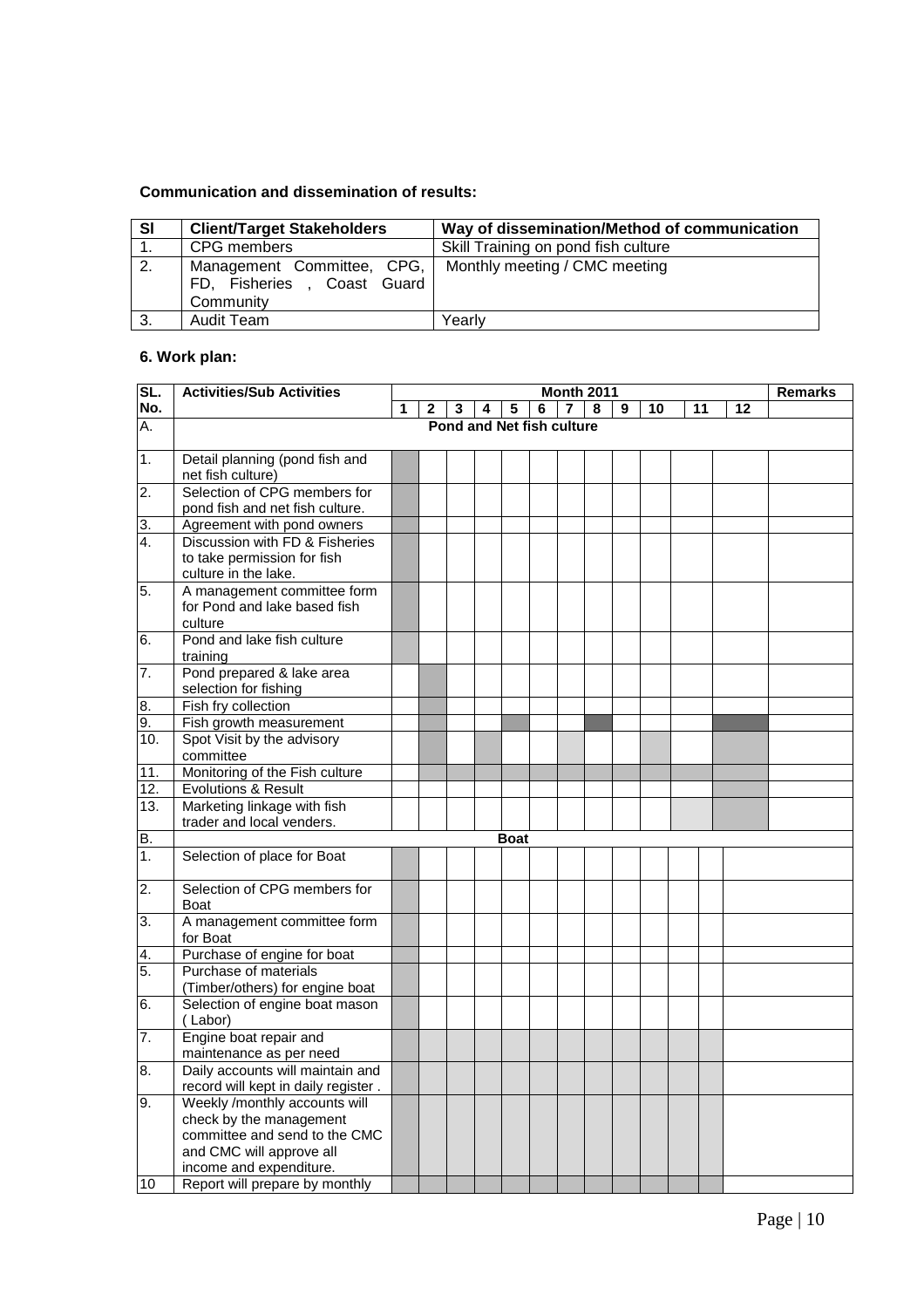| <b>SL.</b> | <b>Activities/Sub Activities</b>                             | <b>Month 2011</b> |   |  |   |   |   | <b>Remarks</b> |  |    |  |
|------------|--------------------------------------------------------------|-------------------|---|--|---|---|---|----------------|--|----|--|
| INo.       |                                                              |                   | C |  | a | b | 8 | 10             |  | 12 |  |
|            | basis including income and<br>expenditure.                   |                   |   |  |   |   |   |                |  |    |  |
| 11.        | Monitoring & Evolution will do<br>by the advisory committee. |                   |   |  |   |   |   |                |  |    |  |
| 12.        | Result                                                       |                   |   |  |   |   |   |                |  |    |  |
| 13.        | Yearly audit will arrange end of<br>the project year         |                   |   |  |   |   |   |                |  |    |  |

# **7. Sustainability Plan:**

- Both projects (Fish culture & boat) will sustain as it is a very innovative initiatives for the CPG members.
- The CPG members are very energetic, hard working and committed to implement the project.
- Capacity will enhanced through Fish culture training.
- Adequate technical and financial support will provide to make the projects sustainable.
- Advisory committees of the projects are very much efficient.
- There are local demands of the both projects around whole year.
- Kaptai is very famous for different species of local fish thus pond and net fish culture project will sustain and have scope to supply nearby places .
- FD, Fisheries department, CMC and IPAC project will monitor the project on regular basis that will help to smooth implementation of the project.
- Many visitors visit around the year and these activities will attract visitors.
- There are local demands for communication from one place to another place by boat and people move from Kaptai lake to Bilaichari in many purposes on daily basis.
- CPG members and Coast guard maintain the security of the project.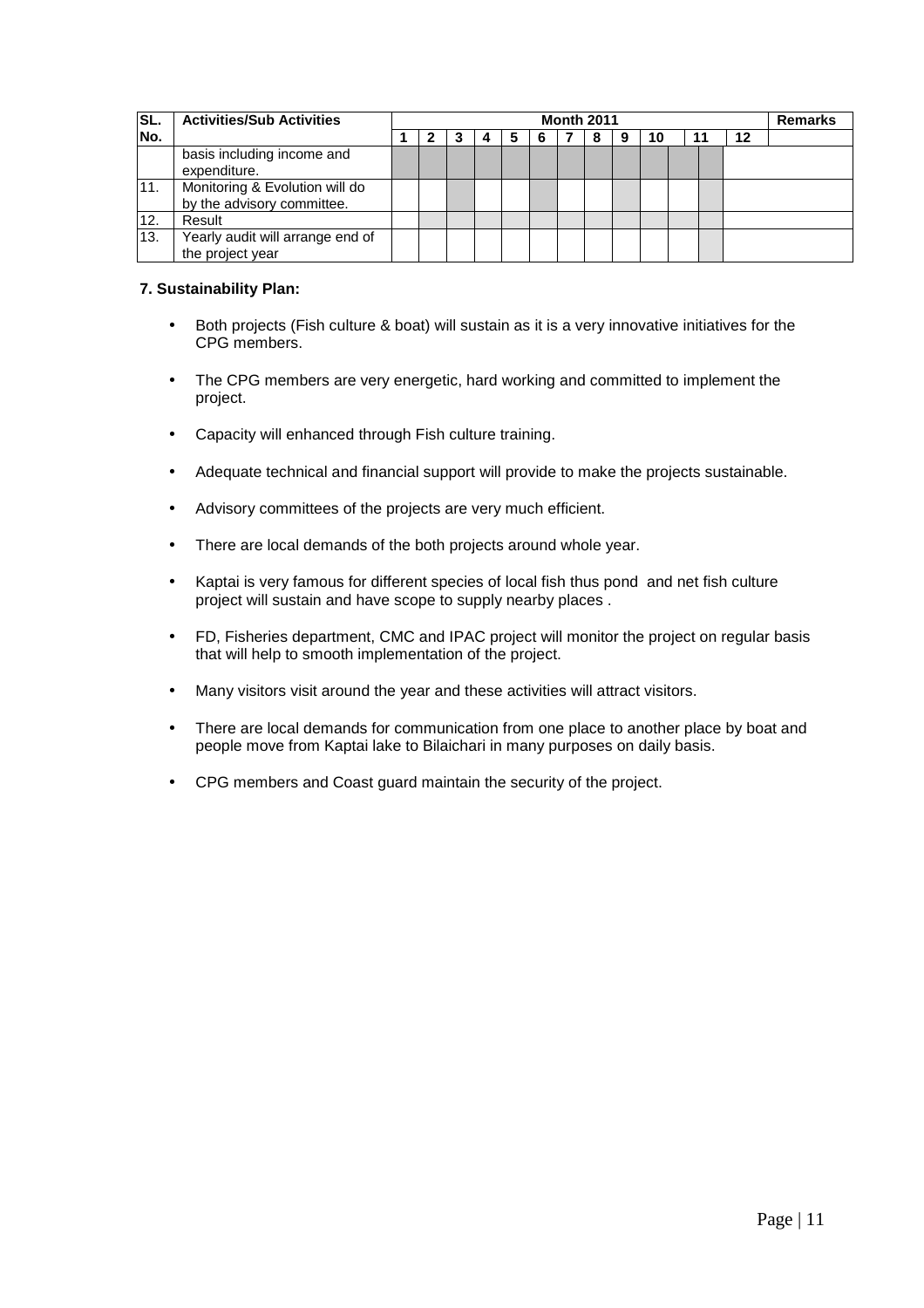## **8. Budget**

## **Annex -1: Estimated Budget : Boat (Size 40 feet x 8 feet) Kaptai CMC for CPG group.**

| <b>SL</b>      | Name of the Item                                          | Quantity<br>(Unit) | Unit cost | <b>Total</b><br>Commun<br>Grant<br>ity<br>contribut<br><b>Amount</b> |            | <b>Total Project</b><br><b>Budget</b> |
|----------------|-----------------------------------------------------------|--------------------|-----------|----------------------------------------------------------------------|------------|---------------------------------------|
|                |                                                           |                    |           |                                                                      | ion        |                                       |
| 1              | Timber(Jarol, Goda, Laly)                                 | 170 cft            | $600/=$   | $1,02,000/=$                                                         |            | $1,02,000/=$                          |
| $\overline{2}$ | Parak (tarkata)                                           | 62 kg              | $65/=$    | $4,030/=$                                                            |            | $4,030/=$                             |
| $\overline{3}$ | Ulkuttru, Putting &                                       |                    |           | $14,000/=$                                                           |            | $14,000/=$                            |
|                | pain(Ron) Detol suta,                                     |                    |           |                                                                      |            |                                       |
|                | (Painter accessorize)                                     |                    |           |                                                                      |            |                                       |
| 4              | Engine (locally<br>assembled)                             | 01                 | 28,500/   | 28,500/                                                              |            | 28,500/                               |
| 5              | Engine and Fan fitting<br>equipment (Others<br>Materials) |                    |           | $15,000/=$                                                           |            | $15,000/$ =                           |
| 6              | Mason (daily labor)<br>charge (including,<br>Contact)     |                    |           | $33,000/=$                                                           |            | $33,000/=$                            |
| $\overline{7}$ | CMC honorarium                                            | 30days             | $200/=$   |                                                                      | $6,000/=$  | $6,000/=$                             |
| 8              | Transport cost of timber                                  |                    |           |                                                                      | $5,000/=$  | $5,000/=$                             |
| 9              | Administrative cost                                       |                    |           |                                                                      | 10,000/    | 10,000/                               |
| 8              | Others & transport                                        |                    |           | $3,500/=$                                                            |            | $3,500/=$                             |
|                |                                                           |                    |           | Total=2,00,030/=                                                     | $21,000/=$ | $2,21,030/=$                          |
|                |                                                           |                    |           | Grand Total $=2,21,030$                                              |            |                                       |
|                | Less: Community Contribution Taka= 21,000/=               |                    |           |                                                                      |            |                                       |
|                | Fund Required from IPAC BDT(2,00,030/=)<br>________       |                    |           |                                                                      |            |                                       |

In word: Two Lac Thirty Taka Only.

### **Income Calculation: Boat**

Per day 50 Person Per Month  $50x30 = 1500$ Persons<br>Yearly 1500x12=18000Pers 1500x12 =18000Person Kaptai to Bilaichari =18000 Person  $x$  50Tk.= 3,60,000/-

## Less: Expenses:(Yearly) 1. Maintenance 12, 000/- 2. Fuel cost per day 5 Liters per month 5x30=150Litres Yearly 150x12=1800 L @TK.55= 99,000/- 3. Boatman Salary-(CPG Member) 2 Person(alternate by the rotation) Daily @ Tk. 150x2=300/- Monthly 300x30 =9000/- Yearly Tk.9000x12= 1,08,000/-Total Expenditure **2,19,000/-**<br>Net Profit

Profit distribution: 10% CMC 20% revolving fund 70% for CPG (20) Member Net Profit **1,41,000/-**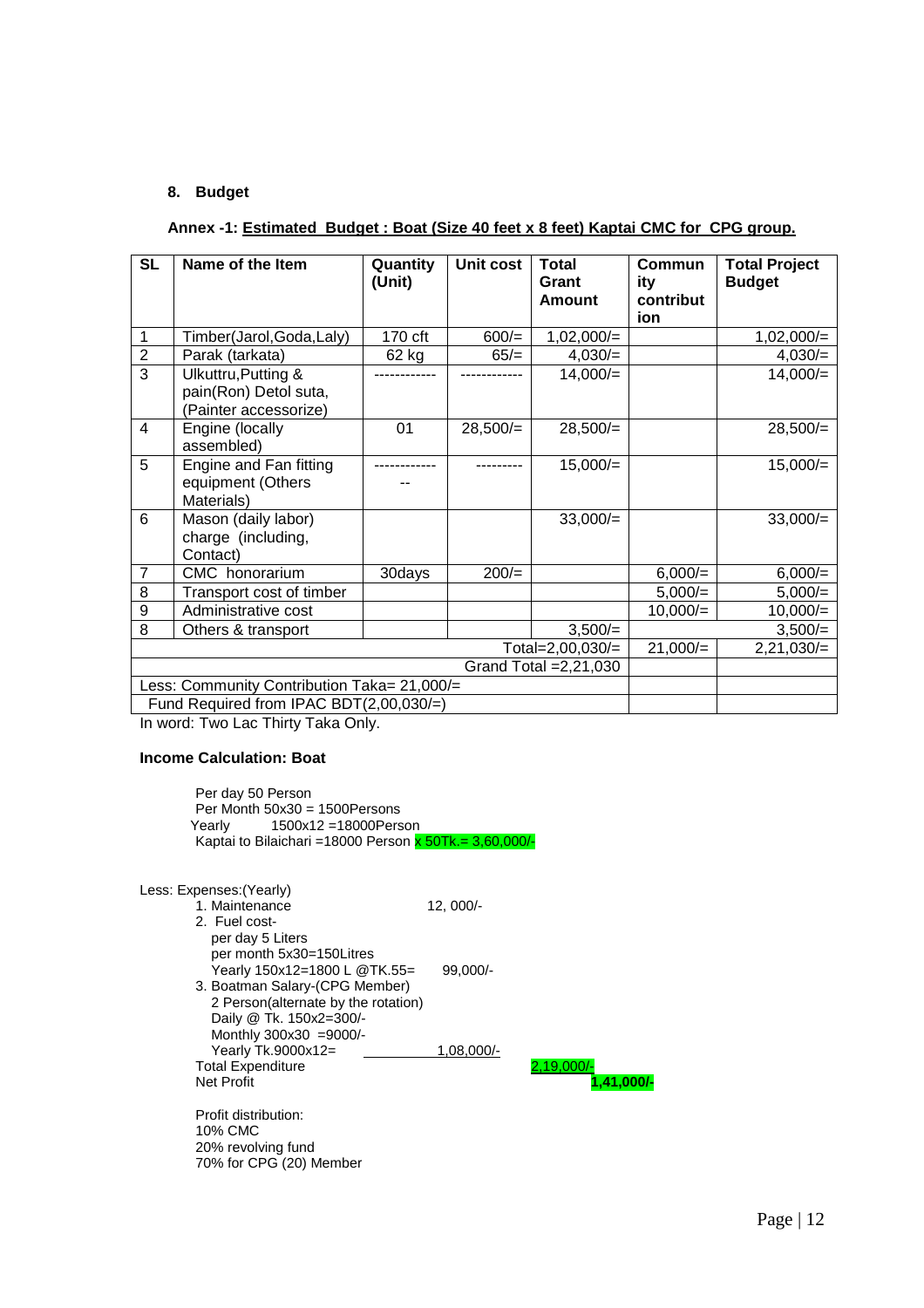| <b>SL</b>       | Name of the Item                                                    | Quantity<br>(Unit) | Unit cost | <b>Total Grant</b><br><b>Amount</b> | Community<br>contribution | <b>Total</b><br><b>Project</b><br><b>Budget</b> | <b>Remarks</b> |
|-----------------|---------------------------------------------------------------------|--------------------|-----------|-------------------------------------|---------------------------|-------------------------------------------------|----------------|
| $\overline{2}$  | Training cost(Materials and<br>Snacks)                              | 20 person          | $100/=$   | $2,000/=$                           |                           | $2,000/=$                                       |                |
| $\mathbf 3$     | Trainer honorarium                                                  | 4 person           | $250/=$   | $1,000/=$                           |                           | $1,000/=$                                       |                |
| 4               | Resource person<br>honorarium                                       | 12 day             | $250/=$   | $3,000/=$                           |                           | $3,000/=$                                       |                |
| 5               | Water irrigation (Before<br>ponds preparation)                      | 20 hour            | $200/=$   | $4,000/-$                           |                           | $4,000/=$                                       |                |
| 6               | Water irrigation (After pond<br>preparation)                        | 20 hour            | $200/=$   | $4,000/-$                           |                           | $4,000/=$                                       |                |
| $\overline{7}$  | Soil digging (ponds<br>preparation)                                 | 80 person          | $300/=$   | 18,000/-                            | $6,000/-$                 | $24,000/=$                                      |                |
| 8               | Insecticide, Fertilizers                                            |                    |           |                                     | $1,200/=$                 | $1,200/=$                                       |                |
| $\overline{9}$  | Lime                                                                | 180kg              | $15/=$    | $2,700/=$                           |                           | $2,700/=$                                       |                |
| 10              | Fish finger (4"x6")                                                 | 4000Pcs            | $8/=$     | $32,000/-$                          |                           | 32,000/-                                        |                |
| 11              | Fish feed                                                           | 2000Kg             | $13/=$    | $26,000/=$                          |                           | $26,000/=$                                      |                |
| 12              | Watchman house (poll,<br>Bamboo, son grass)                         |                    |           | $2,800/=$                           | $3,000/-$                 | $5,800/=$                                       |                |
| 13              | Bamboo for protection                                               |                    |           | $4,400/=$                           |                           | $4,400/=$                                       |                |
| 14              | Transport cost                                                      |                    |           | $1,000/=$                           |                           | $1,000/=$                                       |                |
| 15              | Administrative cost(with<br>Audit)                                  |                    |           | $5,000/-$                           |                           | $5,000/=$                                       |                |
| 16              | Netting                                                             |                    |           | $4,000/-$                           |                           | $4,000/=$                                       |                |
| $\overline{17}$ | <b>Travel And Perdiem for</b><br><b>LDF Management</b><br>Committee |                    |           |                                     | $8,000/=$                 | $8,000/-$                                       |                |
|                 | <b>Total</b>                                                        |                    |           | 109900/-                            | $18,200/=$                | 1,28100/-                                       |                |
|                 |                                                                     |                    |           |                                     |                           |                                                 |                |
|                 | <b>Grand total</b>                                                  |                    | 1,28100/- |                                     |                           |                                                 |                |
|                 | <b>Less: Community contribution</b>                                 |                    |           | $18,200/=$                          |                           |                                                 |                |
|                 | <b>Fund Required From IPAC</b>                                      |                    |           | 1,09,900/-                          |                           |                                                 |                |

#### **Annex-2: Pond Fish Culture (Pond size 100 Decimals)**

**In words: One Lac Nine Thousand Nine hundred Taka Only.** 

| Total Fish finger (4"x6")<br>Less: 20% normally dead<br>Stable Fish                                                                          | 4000 Pcs<br>800 Pcs<br>3200 Pcs            |
|----------------------------------------------------------------------------------------------------------------------------------------------|--------------------------------------------|
| Production after One year (3200 x750 Grams) = 2400Kg<br>Sales Price Per Kg @100Tk.x 2400 kg<br>Less: Investment (Grant amount)<br>Net Profit | $=2,40,000/$ -<br>109900/-<br>$1,30,100/-$ |
| Sales Amount distribution:<br>Calas Americat                                                                                                 | 0.10.000/                                  |

| <u>oaioo 7 11110 aritti alothographi.</u> |                                                |              |
|-------------------------------------------|------------------------------------------------|--------------|
| Sales Amount                              |                                                | $2.40.000/-$ |
|                                           | 20% pond holder 95600x20%(On profit) = 24000/- |              |
| <b>Other Distributed Amount</b>           |                                                | $216000/=$   |
| 10% CMC                                   |                                                | $= 21600/$   |
|                                           |                                                | 19,4,400/    |
| 20% Re Invest                             |                                                | $=38,880/$   |
|                                           |                                                |              |

Rest 50% for profit will distribute to the 20 CPG Members.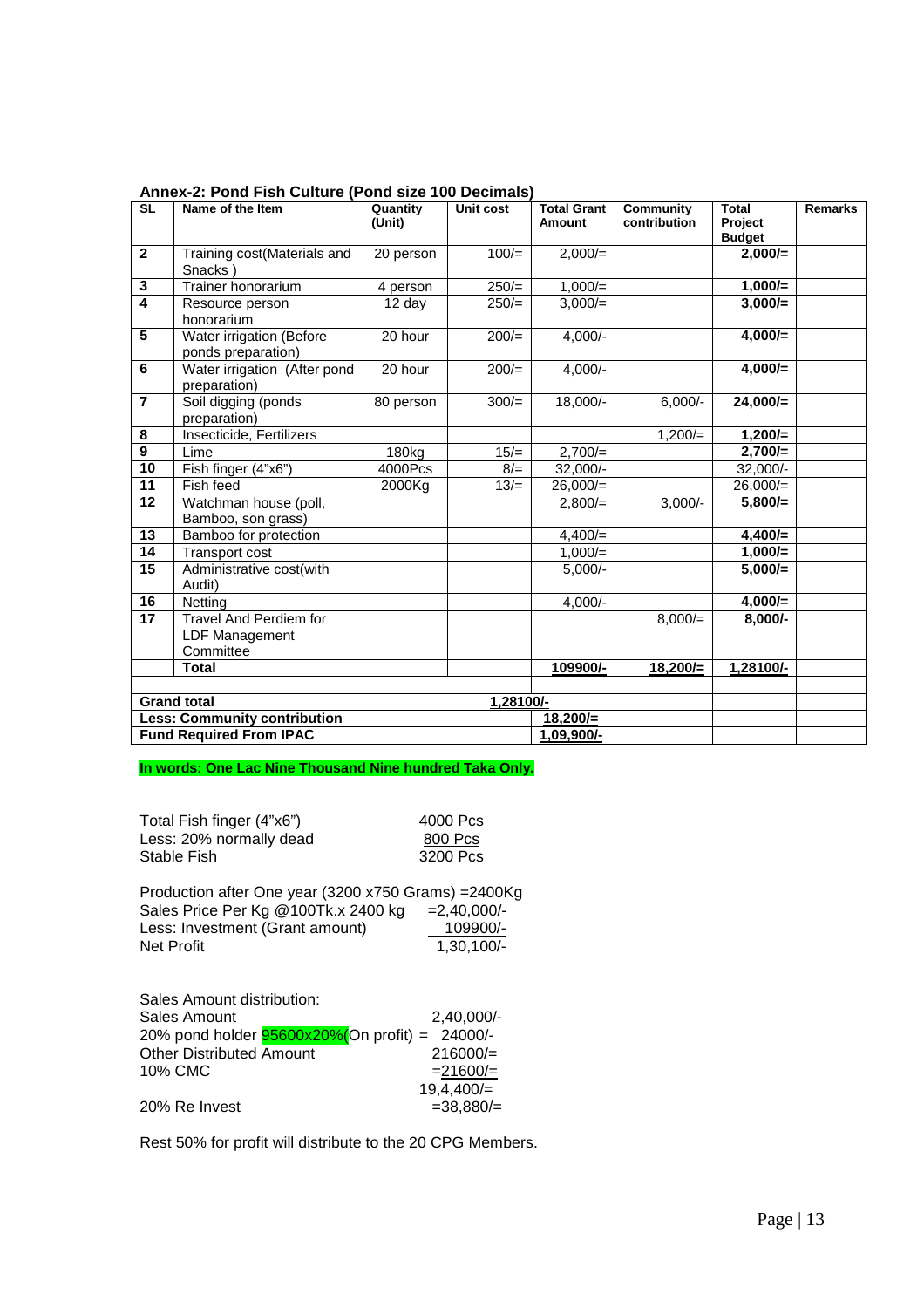| <b>SL</b>               | Name of the Item                  | Quantity                 | <b>Unit</b> | <b>Total</b>      | <b>Community</b> | <b>Total</b>  | <b>Remark</b> |
|-------------------------|-----------------------------------|--------------------------|-------------|-------------------|------------------|---------------|---------------|
|                         |                                   | (Unit)                   | cost        | Grant             | contributio      | Project       | S             |
|                         |                                   |                          |             | <b>Amount</b>     | n                | <b>Budget</b> |               |
| 1                       | <b>Training cost (Materials</b>   | 20                       | $100/-$     | $\Omega$          | $2000/-$         | 2000/-        |               |
|                         | and Snacks)                       | person                   |             |                   |                  |               |               |
| $\overline{\mathbf{2}}$ | Trainer honorarium                | 4                        | $250/-$     | $1,000/-$         | $\overline{a}$   | $1,000/-$     |               |
|                         |                                   | person                   |             |                   |                  |               |               |
| $\overline{\mathbf{3}}$ | Resource person                   | 4                        | $250/-$     | $1,000/-$         | $\blacksquare$   | $1,000/-$     |               |
|                         | honorarium                        | person                   |             |                   |                  |               |               |
| $\overline{\mathbf{3}}$ | <b>Net</b>                        | (150x)                   | $500/-$     | 75,000/-          |                  | 75,000/-      |               |
|                         |                                   | 50)feet                  |             |                   |                  |               |               |
| $\overline{\mathbf{4}}$ | Net feting cost                   | 10                       | $200/-$     | ----------        | 2000/-           | 2000/-        |               |
|                         |                                   | person                   |             |                   |                  |               |               |
| 5                       | Fish finger (4"x6")               | 4000 Pcs                 | $7/-$       | 28,000/-          | $\blacksquare$   | 28,000/-      |               |
| $\overline{6}$          | Fish feed                         | 2000 Kg                  | $12/-$      | 24,000/-          |                  | 24,000/-      |               |
| $\overline{7}$          | Insecticide                       |                          |             |                   | 2000/-           |               |               |
| $\overline{\mathbf{8}}$ | Watchman house                    |                          |             | 3000/-            | 2000/-           | 5000/-        |               |
|                         | (Poll, Bamboo, Songrass)          |                          |             |                   |                  |               |               |
| 9                       | Transport cost                    | $\blacksquare$           | ä,          | $1000/-$          | $\blacksquare$   | $1000/-$      |               |
| 10                      | Netting                           |                          |             | 2000/-            |                  | $2000/-$      |               |
| 11                      | Administrative cost(With          | $\overline{\phantom{a}}$ |             | 5000/-            | $\blacksquare$   | 5000/-        |               |
|                         | Audit)                            |                          |             |                   |                  |               |               |
| 12                      | Travel and Perdiem for            | $\blacksquare$           | ä,          | $\blacksquare$    | 8000/-           | 8000/-        |               |
|                         | LDF management                    |                          |             |                   |                  |               |               |
|                         | Committee                         |                          |             |                   |                  |               |               |
|                         |                                   |                          | Total=      | $1,40,000/=$      | $16,000/=$       | 1,56,000/-    |               |
|                         | Grand total=                      |                          |             | 1,56,000/-        |                  |               |               |
|                         | Less: Community contribution      |                          |             | 16,000/           |                  |               |               |
|                         | Fund Required From IPAC           |                          |             | $1,40,000/\equiv$ |                  |               |               |
|                         | One luck Forty thousand Taka only |                          |             |                   |                  |               |               |

## **Annex-3: Net Fish culture (100 Decimals)**

| Total Fish finger (4"x6") | 4000 Pcs |
|---------------------------|----------|
| Less: 15 % Normally dead  | 600 Pcs  |
| Stable Fish               | 3400 Pcs |

| 4000 Pcs |  |
|----------|--|
| 600 Pcs  |  |
| 3400 Pcs |  |

| Production after One year (3400 Pcs x 750 Grams) = 2550Kg |                |
|-----------------------------------------------------------|----------------|
| Sales Price Per Kg @100Tk.x 2550 kg                       | $= 2.55.000/-$ |
| Less: Investment (Grant amount)                           | $1.56.000/-$   |
| Net Profit                                                | $99.000 =$     |

Sales Amount distribution:  $Sales Amount$  =2,55,000/-Other Distributed Amount

10% CMC  $=25,500/=$  $2,29,500/=$ 

 $20\%$  Re Invest  $=51000/$ 10% Maintenance Rest 60% for profit will distribute to the 20 CPG Members.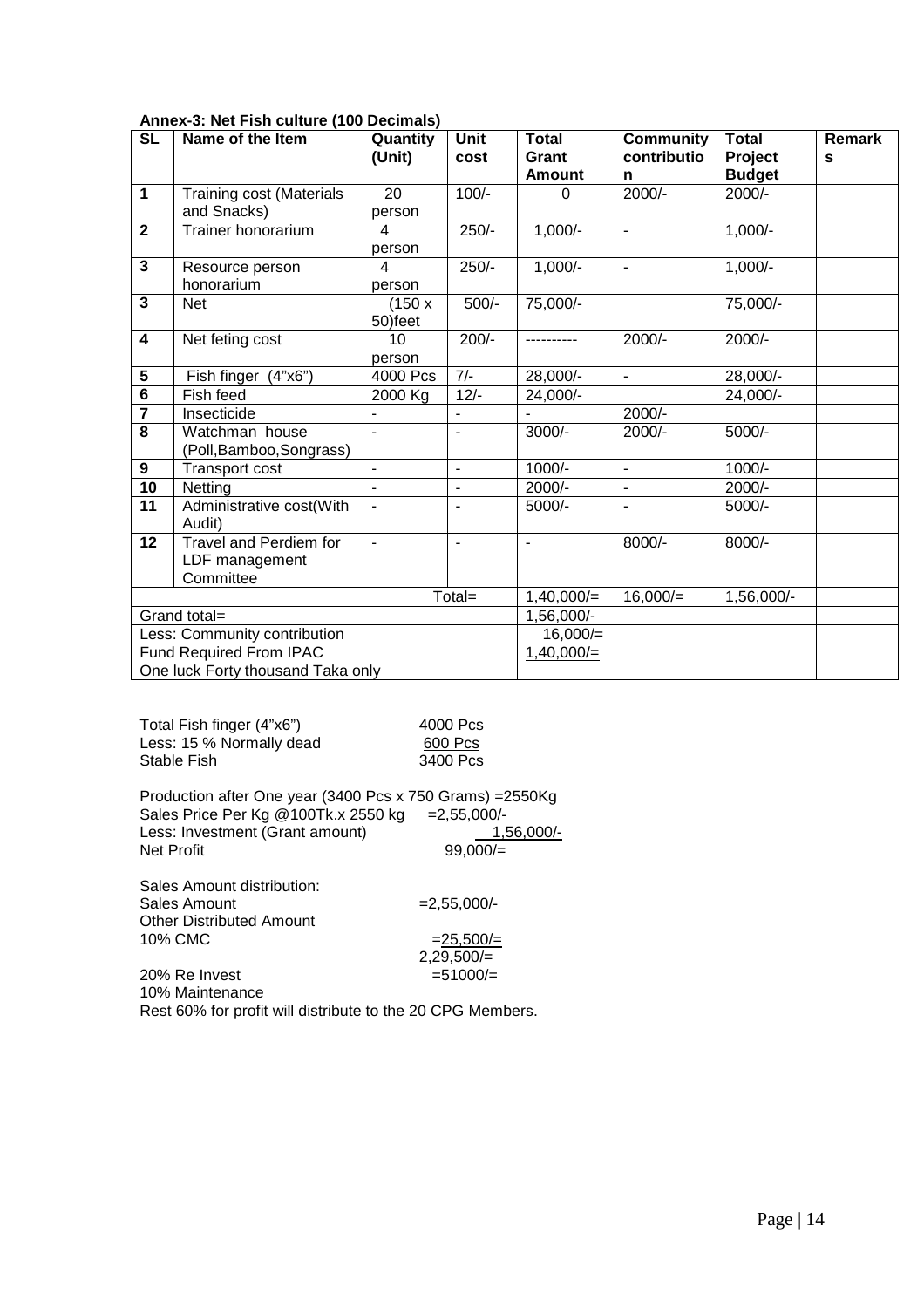# **Summary of the project :**

| <b>SL</b> | Name of the Item                    | Quantity<br>(Unit) | Unit<br>cost | <b>Total</b><br>Grant<br>Amount | Commu<br>nity<br>contribu<br>tion | <b>Total Project</b><br><b>Budget</b> |
|-----------|-------------------------------------|--------------------|--------------|---------------------------------|-----------------------------------|---------------------------------------|
| 1.        | Boat                                |                    |              | 2,00,030/-                      | $21,000/-$                        | 2,21,030/-                            |
| 2.        | Pond fish culture                   |                    |              | 1,28100/-                       | 18,200/-                          | 1,09,900/-                            |
| 3.        | Net Fish culture                    |                    |              | 1,40,000/-                      | 16,000/-                          | 1,56,000/-                            |
|           | <b>Total cost</b>                   |                    |              | 4,68,130/-                      | 55,200/-                          | 4,86,930/-                            |
|           | <b>Total Project cost -</b>         |                    | 4,86,930/-   |                                 |                                   |                                       |
|           | <b>Less: Community contribution</b> |                    | 55,200/-     |                                 |                                   |                                       |
|           | <b>Fund required from IPAC</b>      |                    | 4,31,730/-   |                                 |                                   |                                       |

# 9. **Proposed Schedule for Fund disbursement:**

Table:

| Installment for Project     | Period             | <b>Estimated Cost</b> | % of Grant Amount |
|-----------------------------|--------------------|-----------------------|-------------------|
| Activities                  | (Month/Year)       |                       |                   |
| 1 <sup>st</sup> Installment | February, 2011     | $3,23,798/=$          | 75%               |
|                             |                    |                       |                   |
| 2nd Installment             | March, 2011        | 10,7932/              | 25%               |
|                             |                    |                       |                   |
|                             | Total Disbursement | 4,31,730/             | 100%              |

10. Signature:

I, the undersigned Md. Abul Kalam Fakir ,Chairman of Kaptai Co-management Committee Kaptai Range, Kaptai National Park ,Kaptai, Rangamati that is requesting financial assistance from the IPAC Small Grant component for the implementation of the proposed activity related to Boat and Fish Culture(Pond Fish and Net) for CPG member, certify that all the information in the grant application file is exact and correct.

Signature: …………………….. Date………………….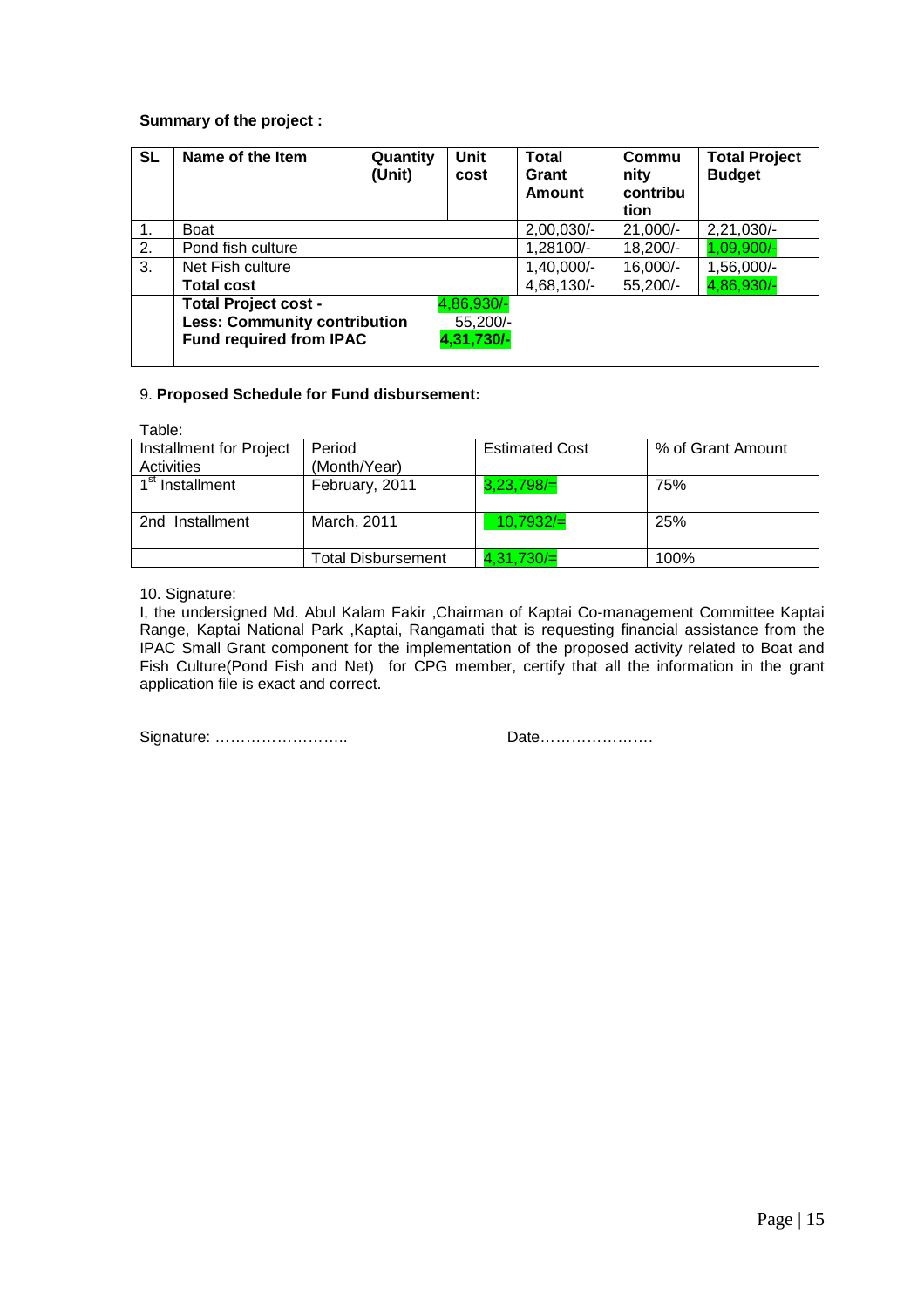# **INFORMATION ON THE ORGANIZATION**

Type of Organization (CMO): Kaptai Co-management Committee Date of foundation: 23, August 2009 Address: Kaptai Range, Kaptai National Park ,Kaptai, Rangamati Telephone Number: 01553246528 E-mail (if any): Contact person: Md. Abul Kalam Fakir Position with the organization: Chairman Contact persons address: Kaptai Range, Kaptai National Park ,Kaptai, Rangamati

Please list the Management Committee of the organization that will be involved in the implementation of the project. insert rows as require

| <b>SI</b> | <b>Name</b>                   | <b>Designation in organization</b> |
|-----------|-------------------------------|------------------------------------|
|           | Md. Abul Kalam Fakir          | Chairman                           |
| 2.        | Aong la ching Marma           | Vice-Chairman                      |
| 3.        | Md. Rafiqul Hossain Chowdhury | Secretary                          |
| 4.        | Shamiron Chakma               | Treasurer                          |
| 5.        | Md. Shafiul Alam              | Member                             |
| 6.        | Kaji Maksudur Rahaman Babul   | Member                             |
| 7.        | Menu Prue Marma               | Member                             |

Beneficiaries will be engaged in the project: Village and Union wise List of Beneficiaries, as per following table:

| <b>SL</b>       | <b>Name of CPG</b>   | Father's/<br><b>Husband's Name</b> | <b>Village</b> | Category<br>Male/<br>Female | Age             |
|-----------------|----------------------|------------------------------------|----------------|-----------------------------|-----------------|
| $\mathbf{1}$    | Md. Daro Molla       | Monshi Ali Akber                   | Kaptai         | Male                        | 48              |
| $\overline{2}$  | Md. Dalowar Hoshan   | Siraz Uddin                        | Kaptai         | Male                        | $\overline{32}$ |
| 3               | Md. Shapan           | Md. Mofize                         | Kaptai         | Male                        | 35              |
| $\overline{4}$  | Anuar Hossan         | Abdul Kader<br>Hawlader            | Kaptai         | Male                        | 28              |
| 5               | Md. Mosharuf         | Atub Mondal                        | Kaptai         | Male                        | 37              |
| $\overline{6}$  | <b>Abdul Zalil</b>   | Md. Taru Mea                       | Kaptai         | Male                        | 34              |
| $\overline{7}$  | Nurul Absur          | Ali Ahmmed                         | Kaptai         | Male                        | 30              |
| $\overline{8}$  | Md. Jamal Uddin      | Afus Uddin                         | Kaptai         | Male                        | $\overline{27}$ |
| 9               | Al Amin              | Allauddin                          | Kaptai         | Male                        | 25              |
| 10              | Md. Anuar            | Ali Akber                          | Kaptai         | Male                        | $\overline{29}$ |
| $\overline{11}$ | Rafiqul Islam        | Amzud Ali                          | Kaptai         | Male                        | 30              |
| 12              | Abdur Rahman         | Nazim Ali Shikder                  | Kaptai         | Male                        | 40              |
| 13              | Chai Hla Pru Marma   | Ching Cha Mong<br>Marma            | Dalochari      | Male                        | 26              |
| 14              | Ushan Marma          | Mong Ching No<br>Marma             | Dalochari      | Male                        | 27              |
| 15              | Rigan Marma          | Apru Marma                         | Phutia Chari   | Male                        | 25              |
| 16              | Joni Maram           | Nirmol Marma                       | Dalochari      | Male                        | $\overline{30}$ |
| 17              | Asha Yong Mong Marma | Sho Shan Marma                     | Dalochari      | Male                        | 28              |
| 18              | Md. Younus           | Nur Ahmmed                         | Shailchari     | Male                        | 35              |
| 19              | Md. Mono Mea         | Shiddik Ahmmed                     | Shailchari     | Male                        | 40              |
| 20              | Md. Mona             | <b>Abdul Malek</b>                 | Shailchari     | Male                        | $\overline{37}$ |
| 21              | Kapru                | Ada Marma                          | Shailchari     | Male                        | 30              |
| 22              | Uma Ching Marma      | <b>Chandr Kumer</b><br>Morong      | Shailchari     | Male                        | 30              |
| 23              | <b>Balarum Dus</b>   | <b>Jubon Horidus</b>               | Zalapara       | Male                        | 30              |
| 24              | Zatindra Dush        | <b>Bhupoti Das</b>                 | Zalapara       | Male                        | 28              |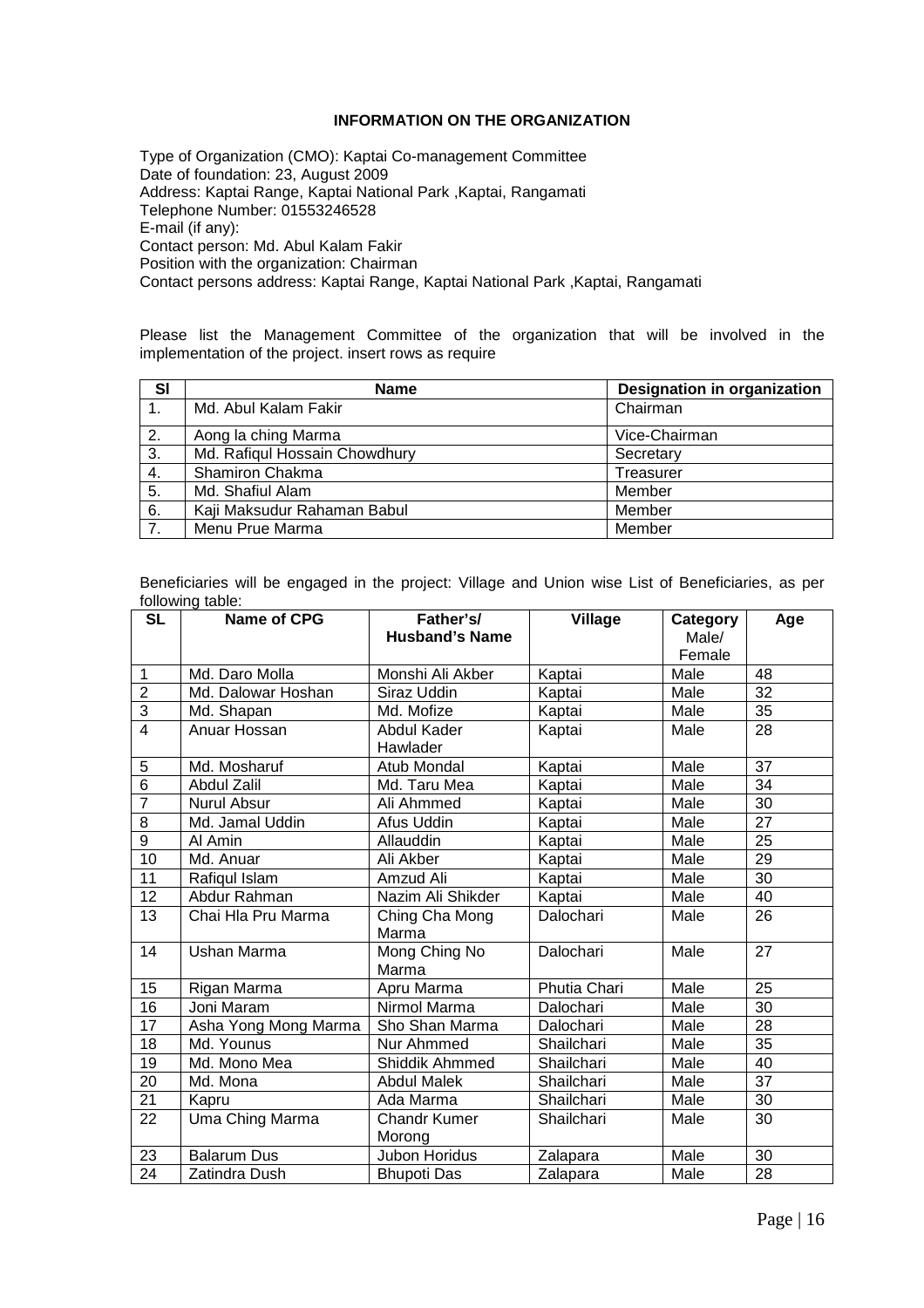| 25              | Md. Monuf                     | Jakir Ahmmed                   | Zalapara     | Male | 47              |
|-----------------|-------------------------------|--------------------------------|--------------|------|-----------------|
| 26              | Md. Edris                     | <b>Abdul Malek</b>             | Zalapara     | Male | $\overline{32}$ |
| 27              | Md. Shamshul Hoque            | Md. Eleaus                     | Zalapara     | Male | 43              |
| 28              | Md. Nazrul                    | Md. Abdul Kalek                | Zalapara     | Male | $\overline{38}$ |
| 29              | Md. Didarrul Alam             |                                | Zalapara     | Male | $\overline{37}$ |
| 30              | Md. Hafiz Uddin               | Moklasur Rahman                | Zalapara     | Male | 28              |
| 31              | Abul Kalam                    | Md. Akber Ali                  | Zalapara     | Male | $\overline{22}$ |
| 32              | Md. Habibur Rahman            | Nazirahmmed                    | Zalapara     | Male | 48              |
|                 | (Salim)                       | <b>Talukder</b>                |              |      |                 |
| 33              | Sayed Noor                    | Abdul Jalil                    | Bangchari    | Male | 35              |
| $\overline{34}$ | Md. Hossan                    | Md. Shamshul                   | Bangchari    | Male | 40              |
|                 |                               | Hoque                          |              |      |                 |
| 35              | Md. Haider Ali                | Taibe Ali                      | Bangchari    | Male | 32              |
| 36              | Md. Osman                     | Karam Ali                      | Bangchari    | Male | 34              |
| 37              | Md. Younos                    | Sayed Ulla                     | Bangchari    | Male | 35              |
| 38              | Osman Mea                     | Kamla Uddin                    | Bangchari    | Male | 37              |
| 39              | Md. Jainal Mea                | Mirhossan                      | Bangchari    | Male | 28              |
| 40              | Md. Nasir Uddin               | Ismail                         | Bangchari    | Male | 31              |
| 41              | Ridoi Marma                   | Misa Mong Marma                | Bangchari    | Male | $\overline{32}$ |
| 42              | Md. Forkan                    | Norul Hoque                    | Bangchari    | Male | $\overline{38}$ |
| 43              | Md. Hider                     | <b>Tail Ali</b>                | Bangchari    | Male | 40              |
| 44              | Sumon Marma                   | Mong Shing Marma               | Bangchari    | Male | $\overline{35}$ |
| 45              | Masokur Rahman                | Derman Ali                     | Bangchari    | Male | 36              |
| 46              | Md Sha Alam                   | Md Aiub Ali                    | Zalapara     | Male | 37              |
| 47              | Shambu Moni Chakma            | Bandarum Chakma                | Nowbonga     | Male | 38              |
| 48              | Tatomoni Chakma               | <b>Aushok Kumer</b><br>Chakmas | Nowbonga     | Male | 34              |
| 49              | Nitomoy Chakma                | <b>Bemol Chandra</b><br>Chakma | Jibtoli      | Male | 32              |
| 50              | Arun Jyoti Chakma             | Bati Chakma                    | Jibtoli      | Male | $\overline{31}$ |
| $\overline{51}$ | Nitya Ranjan Chakma<br>Chakma | Ananda Lal Chakma              | Kamilachari  | Male | $\overline{35}$ |
| 52              | Md. Alamgir Hossain           | Abdul Monuf                    | Kamilachari  | Male | 41              |
| 53              | Md. Faruk                     | <b>Abdul Latif</b>             | Jibtoli      | Male | 29              |
| 54              | Lakkimoi Chakma               |                                |              | Male | 32              |
| 55              | Suresh Chandra<br>Chakma      | Phisha Ram<br>Ckakma           | Kamilachari  | Male | 36              |
| 56              | Mrituynjoy Chakma             | Shukla Dhon<br>Chakma          | Morong Chari | Male | $\overline{37}$ |
| 57              | Md. Musa                      | Jahir Ahmmed                   | Loggate      | Male | 35              |
| 58              | Md.Abdul Mannan<br>Bhuyan     | Md. Abdul Salam                | Shilpoalaka  | Male | 31              |
| 59              | Laximi Moy Chakma             | Ranga Chan<br>Chakma           | Jibtoli      | Male | 32              |
| 60              | Budha Mangal Chakma           | Dhan Shamoni<br>Chakma         | Jibtoli      | Male | 34              |

**Total 60 CPG members will select for first time others CPG members will work as causal labor basis and gradually all members will include under the project** 

### **RECORD KEEPING AND INTERNAL CONTROL**

Bank Account No. 6356

Title of Bank A/C: Kaptai Co-management Committee

Type of A/C (CD/STD/Savings/others): Savings